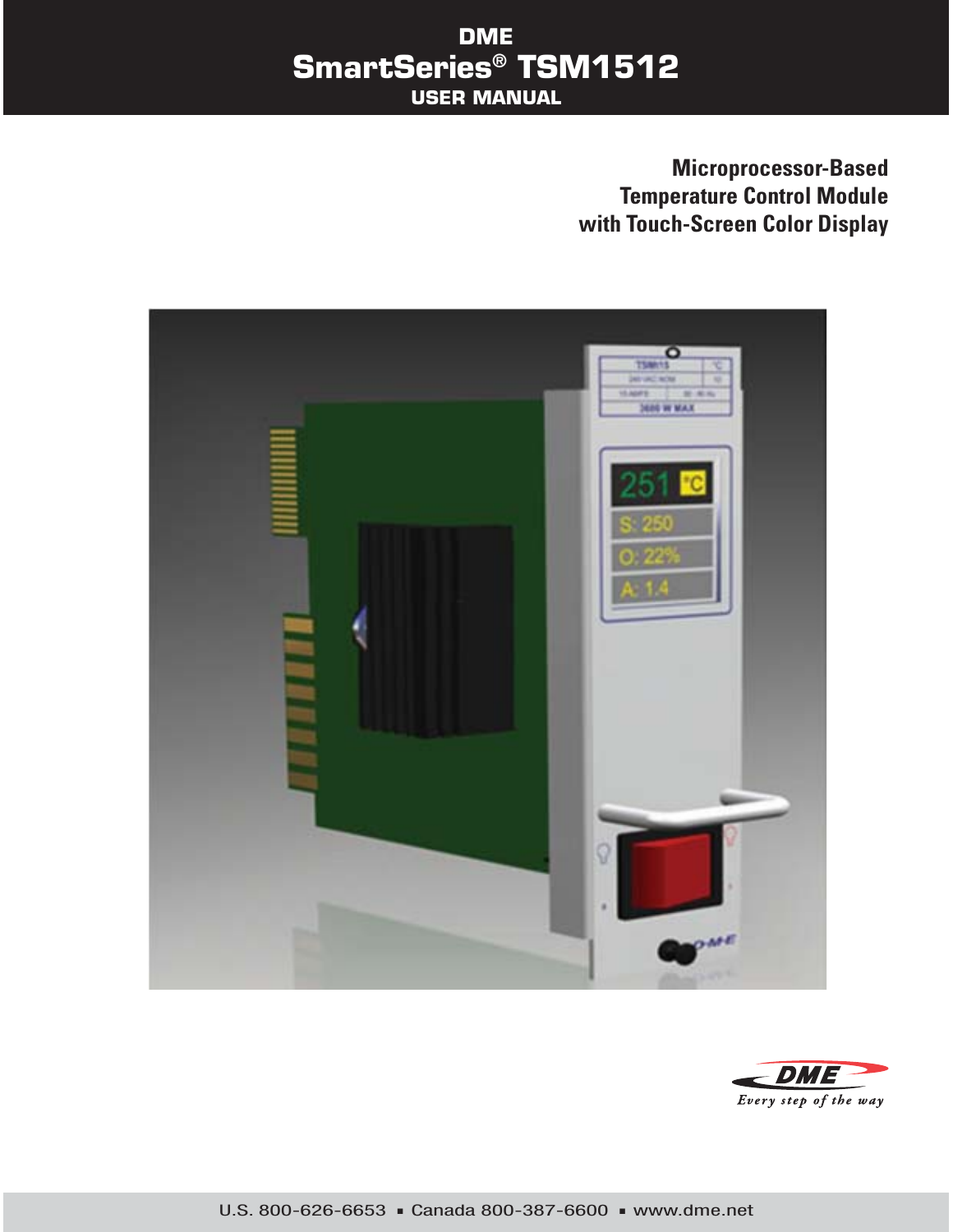# **Safety**

DME Company products have been designed to be safe and simple to operate. As with any electronic equipment, you must observe standard safety procedures to protect both yourself and the equipment.

#### **Requirements For Preventing Injuries:**

- To avoid electrical shock or fire hazard, do not apply voltage to a terminal that exceeds the range specified for that terminal.
- To avoid mechanical injury, electrical shock or fire hazard, do not operate this product with covers or panels removed.
- To avoid electrical shock or fire hazard, do not operate this product when wet.
- To avoid injury or fire hazard, do not operate this product in an explosive atmosphere.
- To avoid burn hazards, do not operate valve gates with operator gates open. Correct hookup of valve gates should only be performed with all operator guards in place.
- To avoid burn hazards and possible damage to equipment, do not leave hot runner systems at elevated temperature for extended periods of time. When the mold and machine are not operating, disconnect the molding machines injection unit from the hot runner system so that pressure may discharge through the sprue or manifold extension nozzle. Make certain the molding machines purge guard is in place.

#### **To Prevent Product Damage:**

• Do not operate this product from a power source that applies more than the voltages specified.

# **DME Copyright**

Copyright © DME Company 2014. All rights reserved.

DME Company products are covered by U.S. and foreign patents, issued and pending. Information in this publication supersedes that in all previously published material. Specifications and any changes are reserved.

Printed in the United States of America.

#### **DME Company 29111 Stephenson Highway Madison Heights, MI 48071**

DME Company and DME are registered trademarks of DME Company LLC.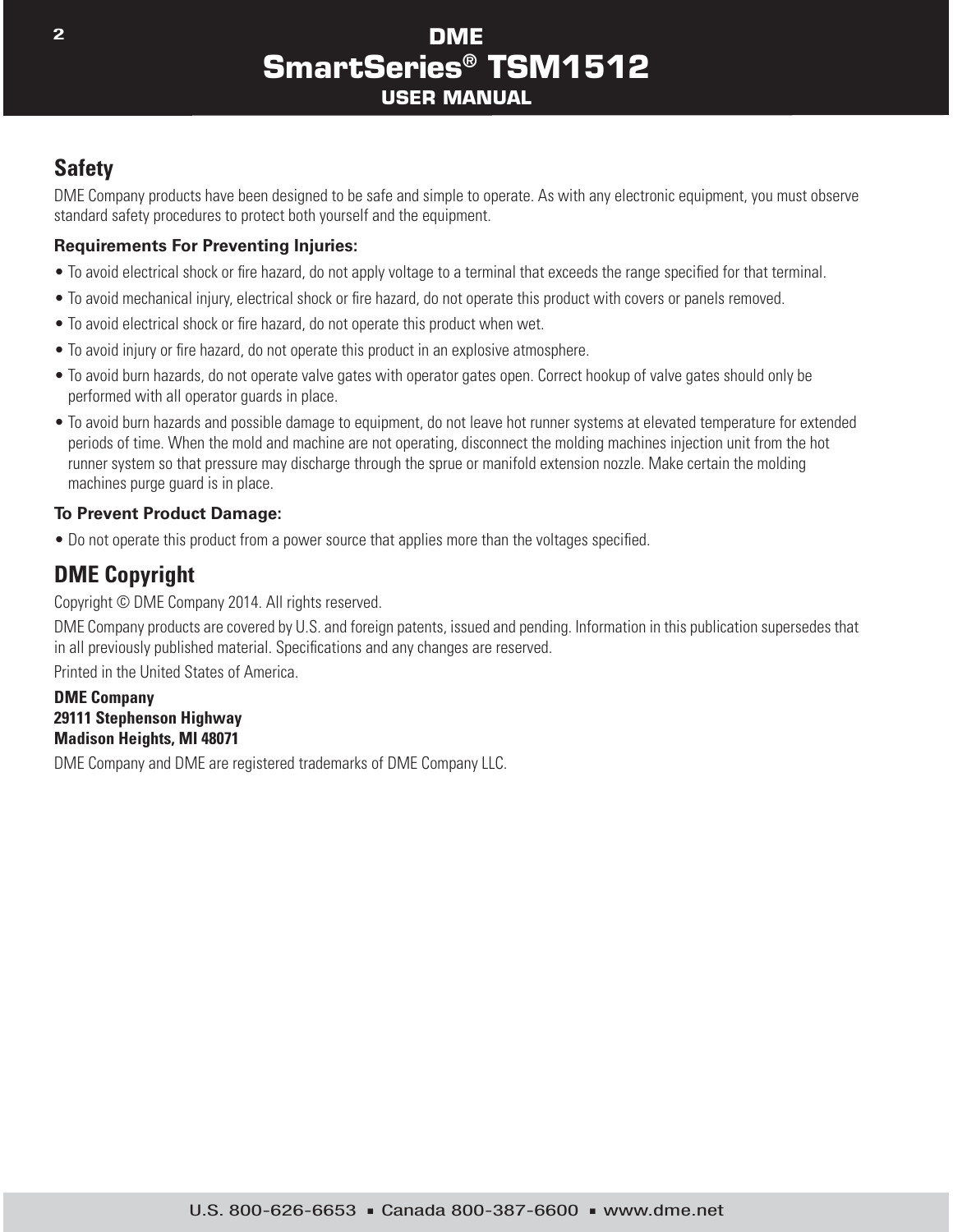#### **Warranty**

DME Company warrants that this product will be free from defects in materials and workmanship for a period of 90 days from the date of shipment. If any such product proves defective during this warranty period, DME Company, at its option, either will repair the defective product without charge for parts and labor, or will provide a replacement in exchange for the defective product.

This warranty shall not apply to any defect, failure or damage caused by improper use or improper or inadequate maintenance and care. DME Company shall not be obligated to furnish service under this warranty a) to repair damage resulting from attempts by personnel other than DME Company representatives to repair or service the product; b) to repair damage resulting from improper use or connection to incompatible equipment; or c) to service a product that has been modified or integrated with other products when the effect of such modification or integration increases the time or difficulty of servicing the product.

**This warranty excludes replacement of Fuses and Triacs, Calibration, and damage to the product from the use of improper styles of fuses. Use only product recommended replacement fuses.**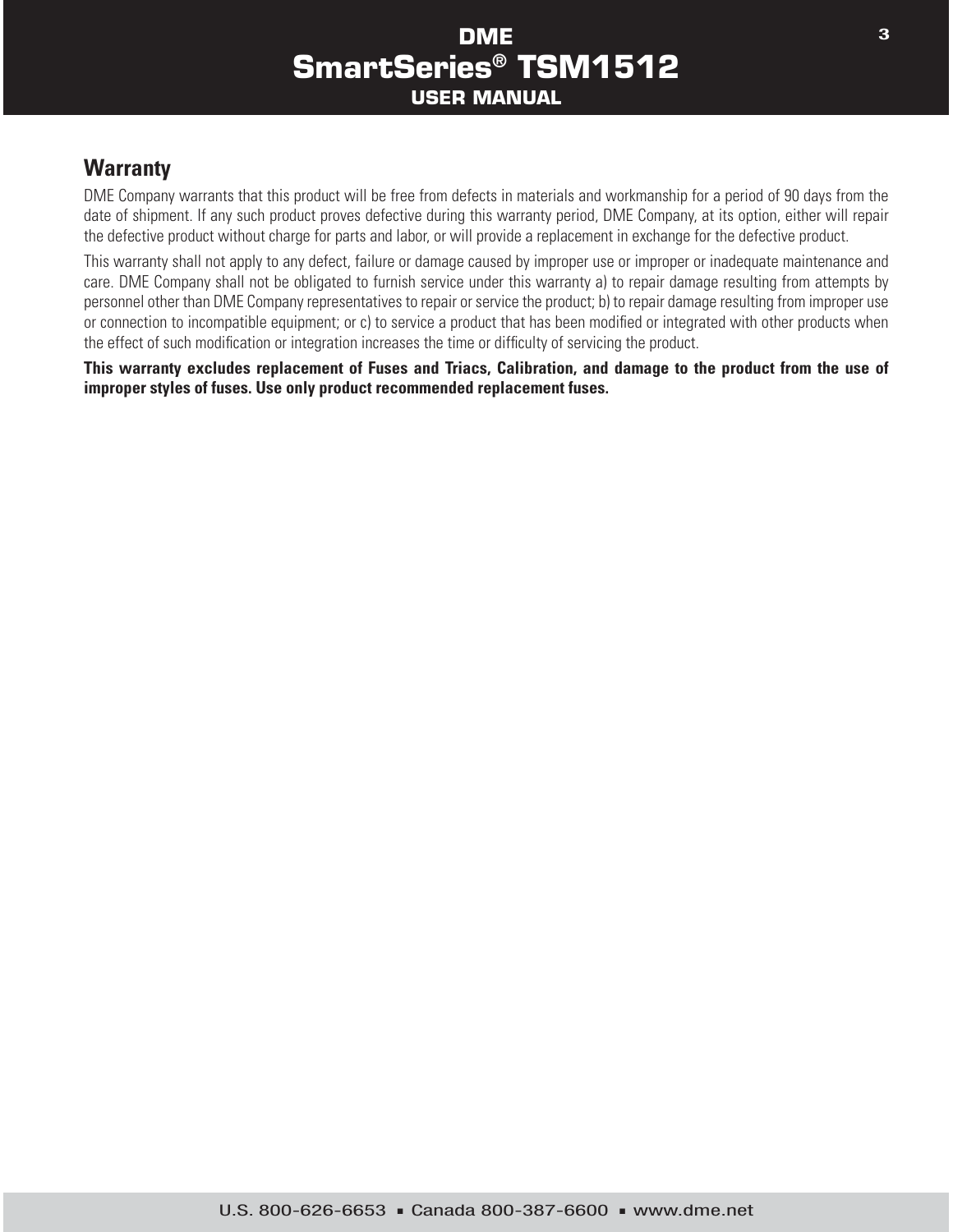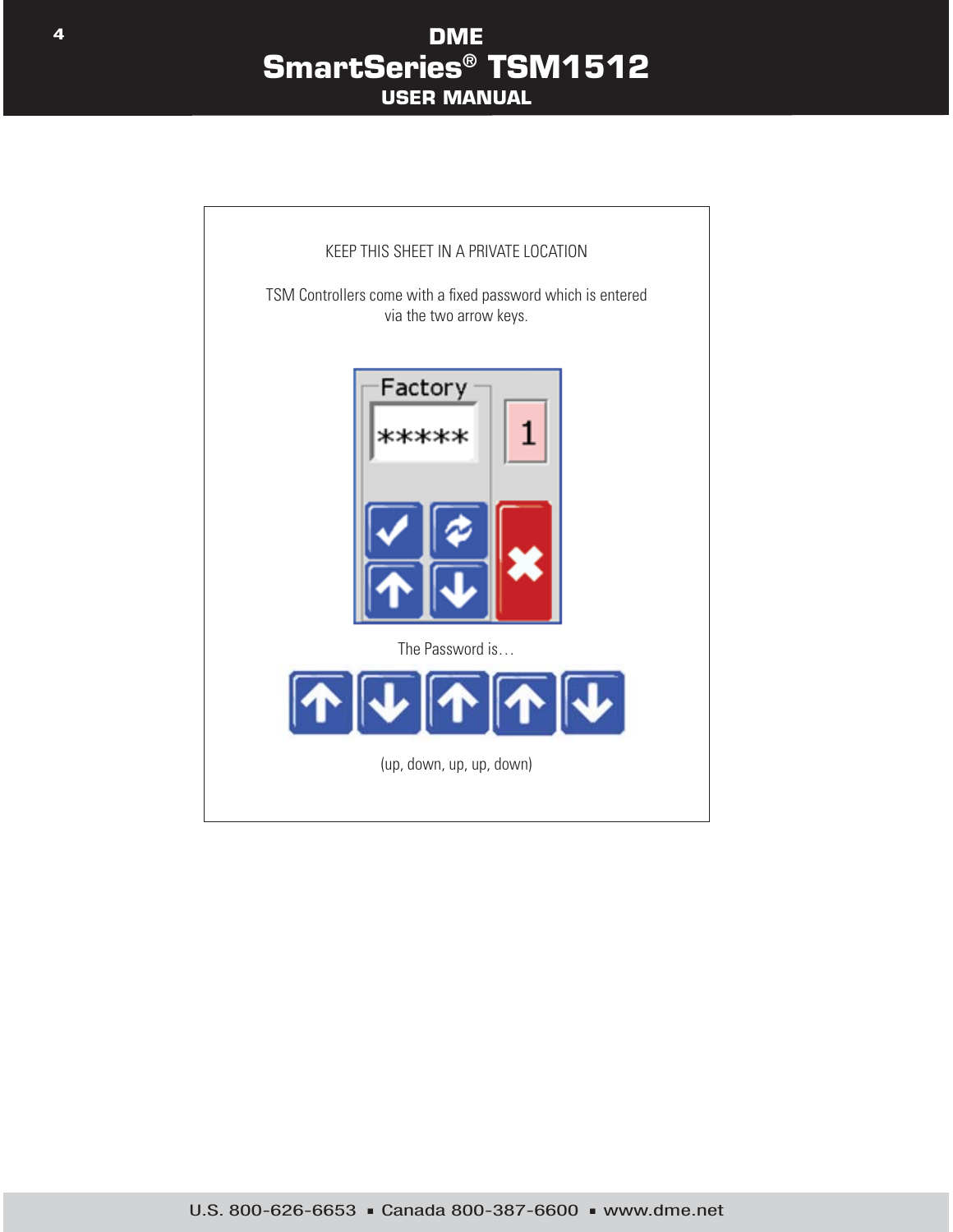# **DME SmartSeries<sup>®</sup> TSM1512 USER MANUAL**

#### **TABLE OF CONTENTS**

#### U.S. 800-626-6653 · Canada 800-387-6600 · www.dme.net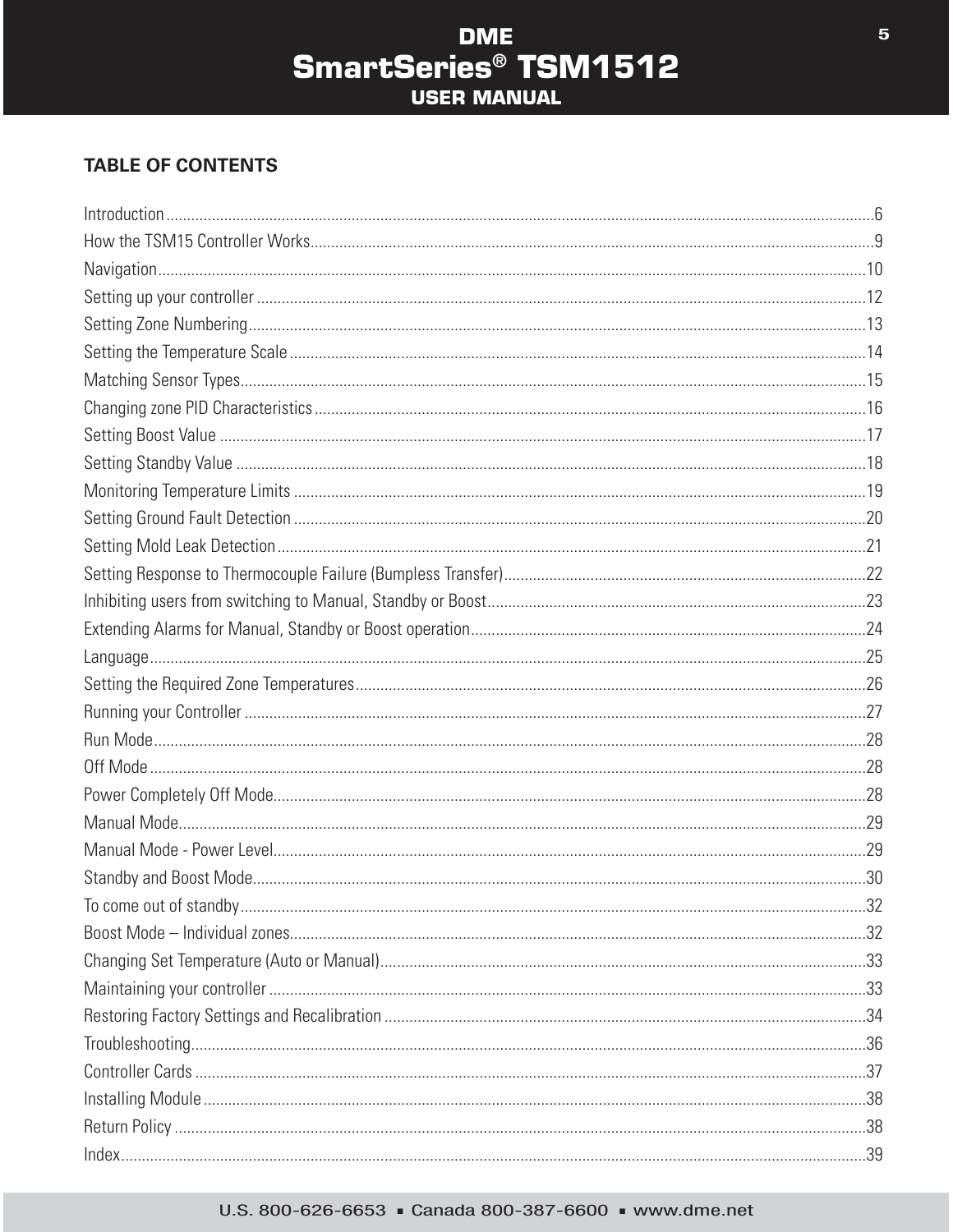## **Introduction**

#### **Specifications**

The following are general specifications. The actual controller supplied may differ in specified options.

| <b>Supply Voltage</b>             | 95-265VAC single phase 50Hz/60Hz                                                                      |
|-----------------------------------|-------------------------------------------------------------------------------------------------------|
| <b>Output Overload Protection</b> | 15A super-quick acting (FF) fuse on both legs                                                         |
| <b>Power Output</b>               | 15A/3000W per zone                                                                                    |
| <b>Ground Fault Detection</b>     | 20mA per zone                                                                                         |
| Thermocouple Input                | Iron Constantan Fe/Con type 'J', or type 'K'                                                          |
| <b>Control Method</b>             | Self tuning PID                                                                                       |
| Soft-Start with Auto Tune         | Unique low voltage method for heater safety                                                           |
| <b>Temperature Scale</b>          | Centigrade (Celsius) or Fahrenheit                                                                    |
| <b>Operating Range</b>            | $0 - 472$ °C or 32 - 882°F                                                                            |
| <b>Control Accuracy</b>           | $+/-1$ °C                                                                                             |
| Alarm Output                      | Available thru optional Communications Mainframe with built-in alarm or using<br>optional TAS module. |
| Interface                         | 2 inch, full-color LCD touch screen                                                                   |

#### **Safety Instructions**



DO NOT pull out a control module or enter the cabinet without first turning off the mainframe circuit breaker –there are unguarded terminals inside the cabinet which may have a dangerous potential across them.

Where a three-phase supply is used this potential may be at 380 volts or higher.

#### **Safety Notices - an explanation**



A WARNING symbol and message, shown here, identifies where there may be a hazardous situation which, if not avoided, may result in death or injury to personnel.

Most warnings pertain to electrical aspects and compliance is mandatory to minimize any personal danger.

#### **Installation**

#### **Where to use this equipment**



DME Hot Runner Temperature Controllers are designed for use in the plastics injection molding industry as temperature controllers for hot runner systems commonly used in mold tools. The controllers must not be used in residential, commercial or light-industrial environments. Furthermore, they must not be used in an explosive atmosphere or where there is a possibility of such an atmosphere developing.

They should be installed in a clean dry environment where the ambient conditions do not exceed the following limits:

- \* Ambient Temperature 10-50°C.
- \* Relative Humidity up to 95% (non-condensing)

When in use this controller does not emit audible noise in excess of 10dBA.

#### **Controller — Tool Connections**

The various connections to the system using the cables are covered in the SmartSeries<sup>®</sup> mainframe users manuals.

#### **Controller Power Supplies**

The controller mainframe can be manufactured to accept a wide range of supplies and sequence of phases. Refer to the serial plate on the controller mainframe cabinet for confirmation of the supply requirements.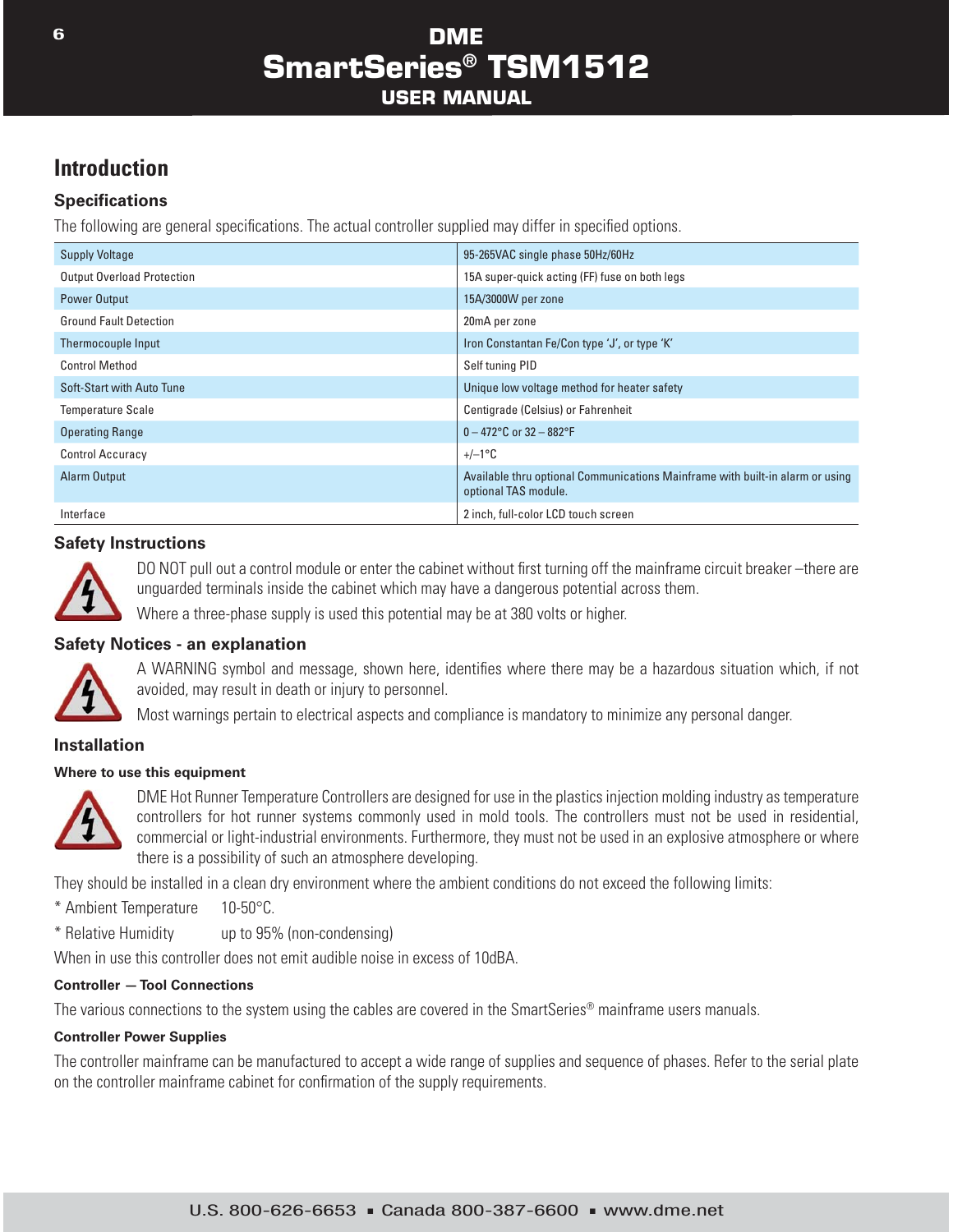#### **Switching "On" and "Off"**

The SmartSeries® Mainframe circuit breaker power switch is found mounted on the front of the Mainframe. It is sufficiently rated to disconnect the total load current during switch On and switch Off, but it is recommended to have the individual controllers set to "off" to prolong this main breaker.

#### **Switching On**

When the mainframe and controllers are switched on, all zones go into "Run" mode automatically to start heating the tool.

#### **Switching off the whole controller**

When you switch the power off all zone settings are memorized. If you have set different zones to slightly different temperatures in order to get optimum performance, then those settings are held and will be the same when you switch power back on.

#### **Switching off individual zones**

#### **Switching off individual modules**

Each module has its own power switch. Use the rocker switch below the screen to turn the module off and on. The touch screen also has a power off feature – see below.

| To switch off any single zone touch, that zone to show the initial menu.              | 250<br>ി  |
|---------------------------------------------------------------------------------------|-----------|
| Touch $[\bigcirc]$ to switch off that zone.                                           | $260$ C   |
| Touch $[X]$ to return to main screen.                                                 | 26<br>250 |
| Note that zone now displays "OFF".<br>(Repeat the same steps to switch back on again) | OF        |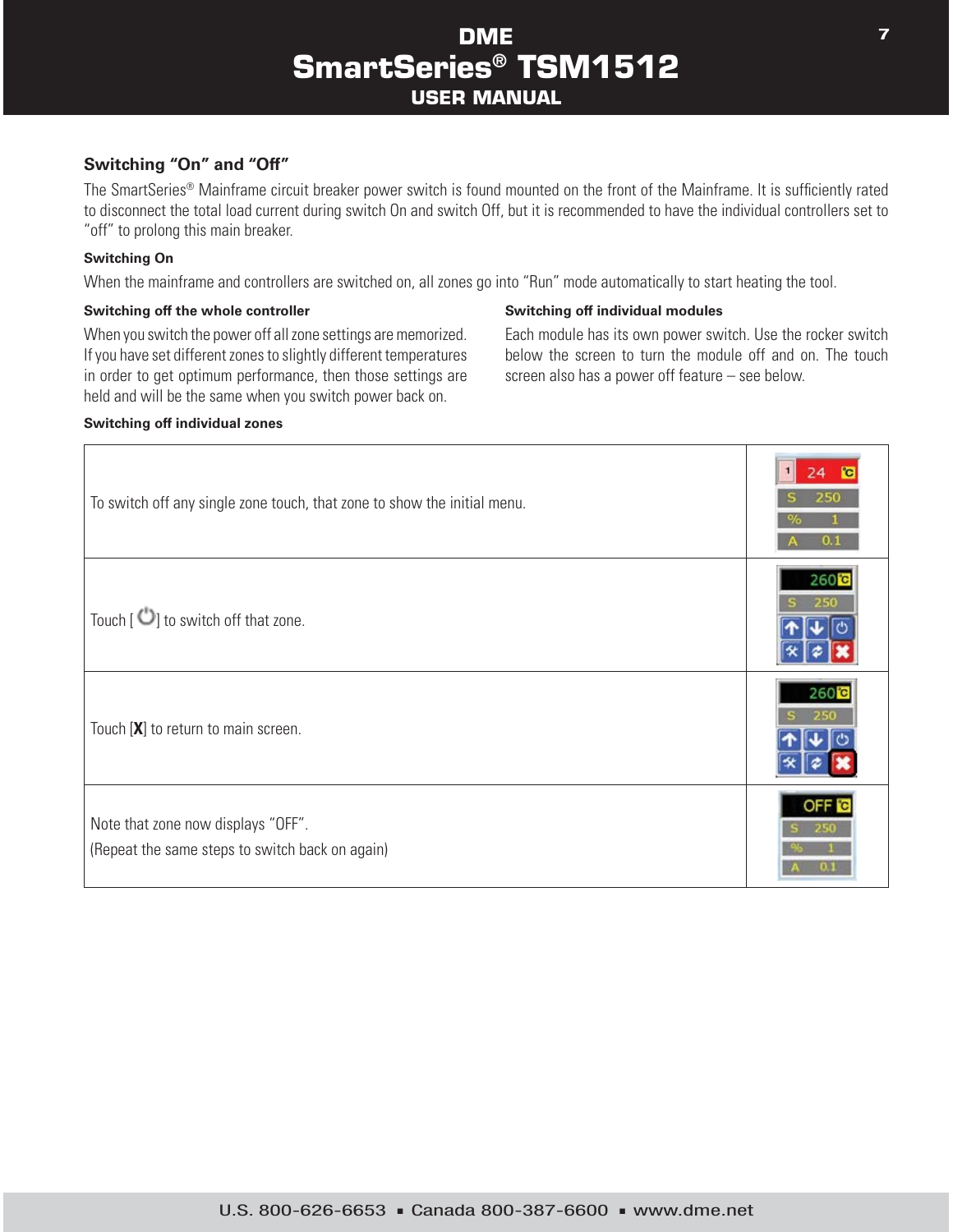#### **Controller Modules**

The controller is a modular unit that provides real time temperature control.

Each card has three main components:

- Thermocouple input circuits
- $\bullet$  CPU
- Multi-voltage output triac

#### **Thermocouple Inputs**

The thermocouple input has preset responses for both J and K- type thermocouples. The selection of sensor type can be done in Program Menu; this in turn sets the CPU linearization to match the selected thermocouple type.

#### **Central Processor Unit (CPU)**

The CPU provides the following facilities:

- closed and open loop control of the zone,
- processes thermocouple and current readings to show on display,
- checks for alarm conditions, including excess current, incorrect thermocouple wiring, zone over temperature condition, low impedance between heater and ground, and generates alarm information for the display screen and alarm relay,
- controls the output power to the on-board triac using a number of self-tuning algorithms

The card requires no analog calibration and is ready for use once set up from the display console.

#### **Output Triac**

The controller card has a soldered-in board triac that is capable of controlling heating loads of up to 15 Amps peak.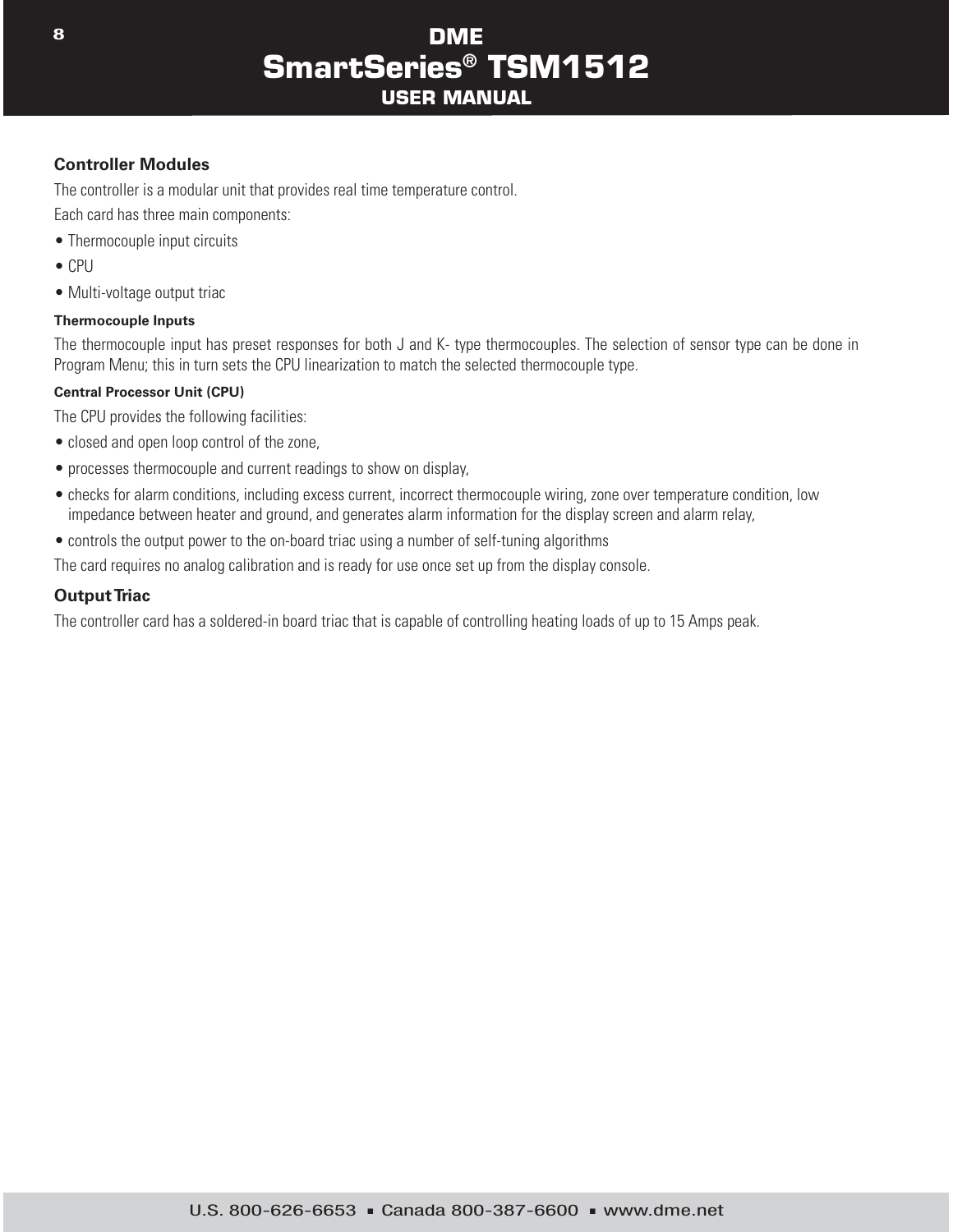#### **How the TSM15 Controller Works**

DME TSM15 controllers are designed to perform in closed and open loop configurations. However, the normal operating mode is considered to be closed loop. This is illustrated in the following diagram and explained below.



**Time** 

The zone controller slowly ramps up the heater power and simultaneously looks for a positive temperature change at the thermocouple input. The controller verifies the actual rate of rise against a predetermined value in program parameter r1. Power is slowly increased until the correct rate of rise is achieved.

At ramp temperature rE, the dwell time rt is activated (2 minutes). This permits any residual moisture in the heating elements to be eliminated. After all zones achieve ramp temperature, they will continue heating up.

The controller continues to ramp up the temperature to the set point with the speed set in program parameter r2, which should be achieved with minimum over-shoot.

Having built a virtual model to map the tool and heater characteristics, the controller can maintain the temperature at an accurate point with virtually no deviation.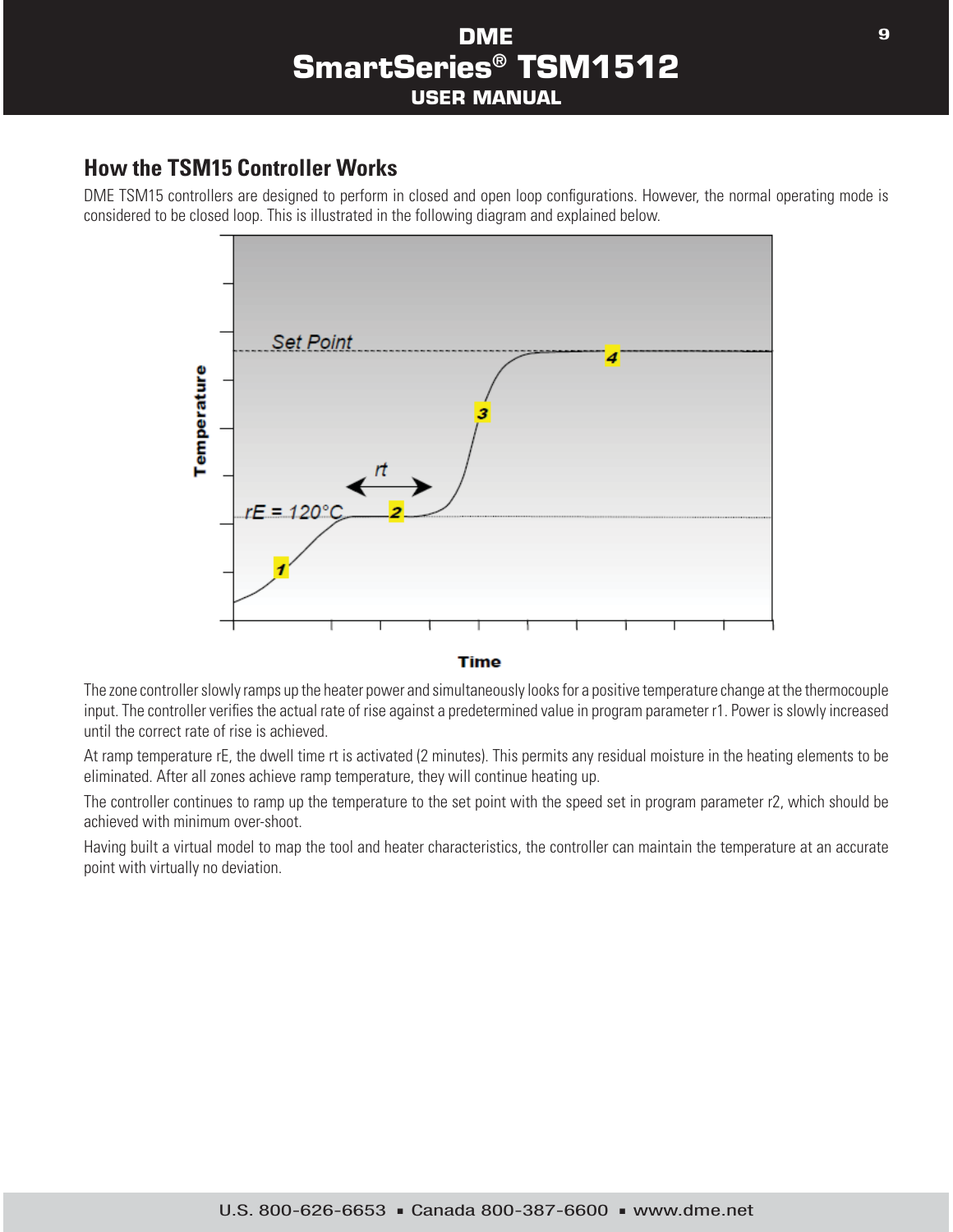# **Navigation**

This part of the manual introduces you to the controller card's operator display screens.

#### **Main Display Screens**

Once the controller card is turned on, it always shows temperature display for the zone along with set temperature, current applied power and percentage power with those various elements shown here.



#### **Initial Menu**

Press anywhere in Zone area to get an initial menu for the zone – note that the initial menu will always appear at the bottom half of the screen.

In this menu, the buttons are as follows:

• Set the (auto) temperature or (manual) power level up or down by using the  $[\hat{\bullet}]$ and  $[\mathbf{\blacktriangleright}]$  buttons.

**Note** – keeping your finger on the Up or Down button will allow the setting to roll on – it does not need repeated taps to alter the setting by a larger amount.

- $\bullet$  Turn the zone on or off by using the  $[$ *C* $]$  button.
- Select more functions by touching the  $[$   $\blacktriangleright$  button.
- Escape from Manual back into the default Auto mode by touching the [<sup>2]</sup> button.
- $\bullet$  Leave this menu and return to zone display by touching the  $[\mathbf{\times}]$  button.

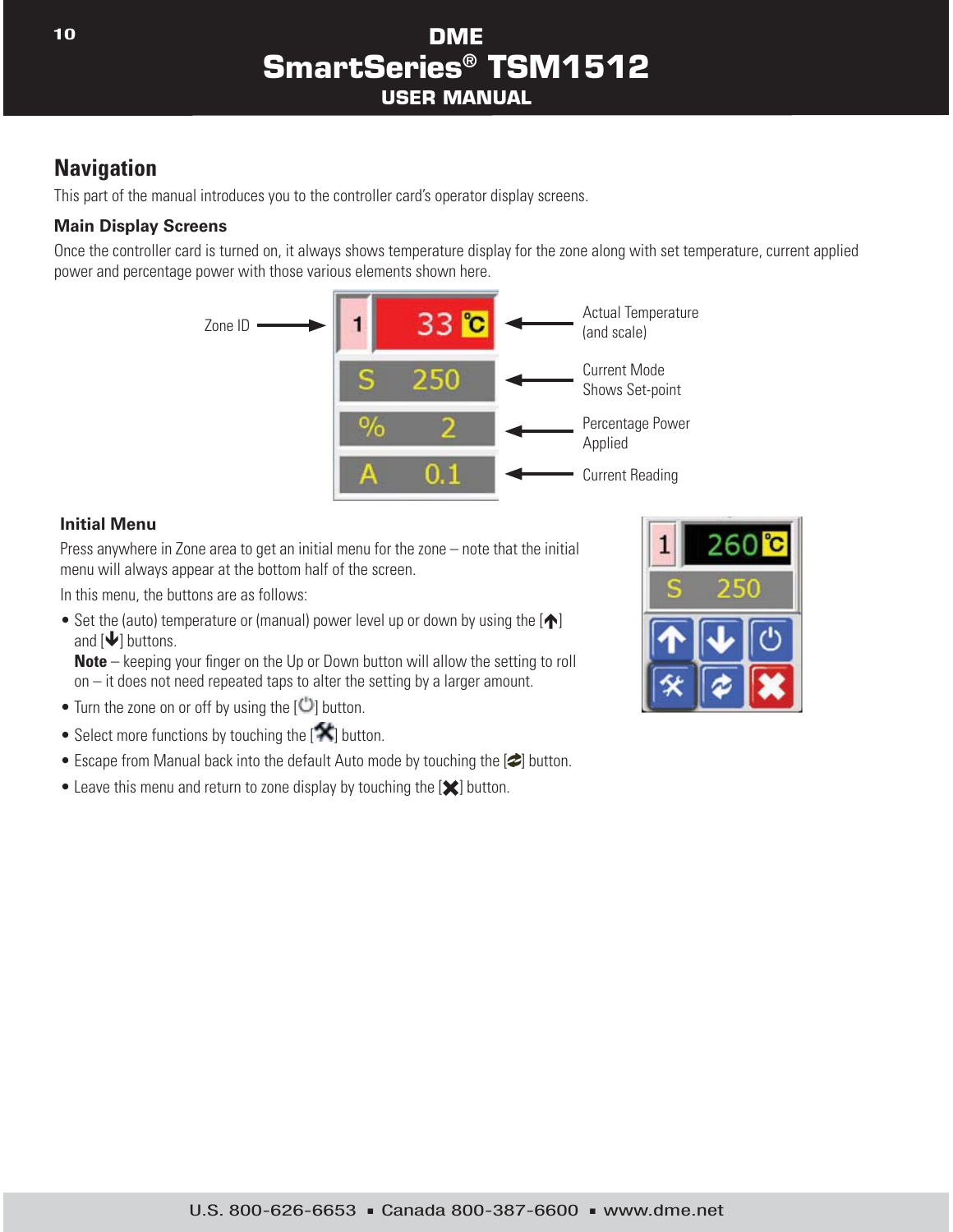#### **Function Menu**



Pressing [ $\blacktriangleright$ ] on the initial menu brings you to the Function menu which has three options and a "Program" menu

[**Manual**] puts the selected zone into manual operation.

[**Standby**] decreases that zone temperature by a pre-set amount.

[**Boost**] raises that zone temperature by a pre-set amount. The temperatures remain at this raised level for two minutes then restores to Normal level.

**[2]** To return to **Auto**, touch main screen to display the Function menu



[**Program**] puts the unit into the **Program Menu's** of the controller.

Select [Program] from the Function menu to reveal further set-up options. Next, press the [ $\bigtriangleup$ ] and [ $\bigtriangledown$ ] buttons to cycle through the various options seen in this diagram.

A more complete description of these various parameters is explained later in the Set-up and Running sections of this user manual.

Select [**Program**] from the function menu to reveal further set-up options. After you enter the program menu then  $[\triangle]$  and  $[\triangle]$ buttons cycle you through the various options seen in the above diagram.

A more complete description of these various parameters is explained further on in the Setting-up and Running sections of this user-manual.

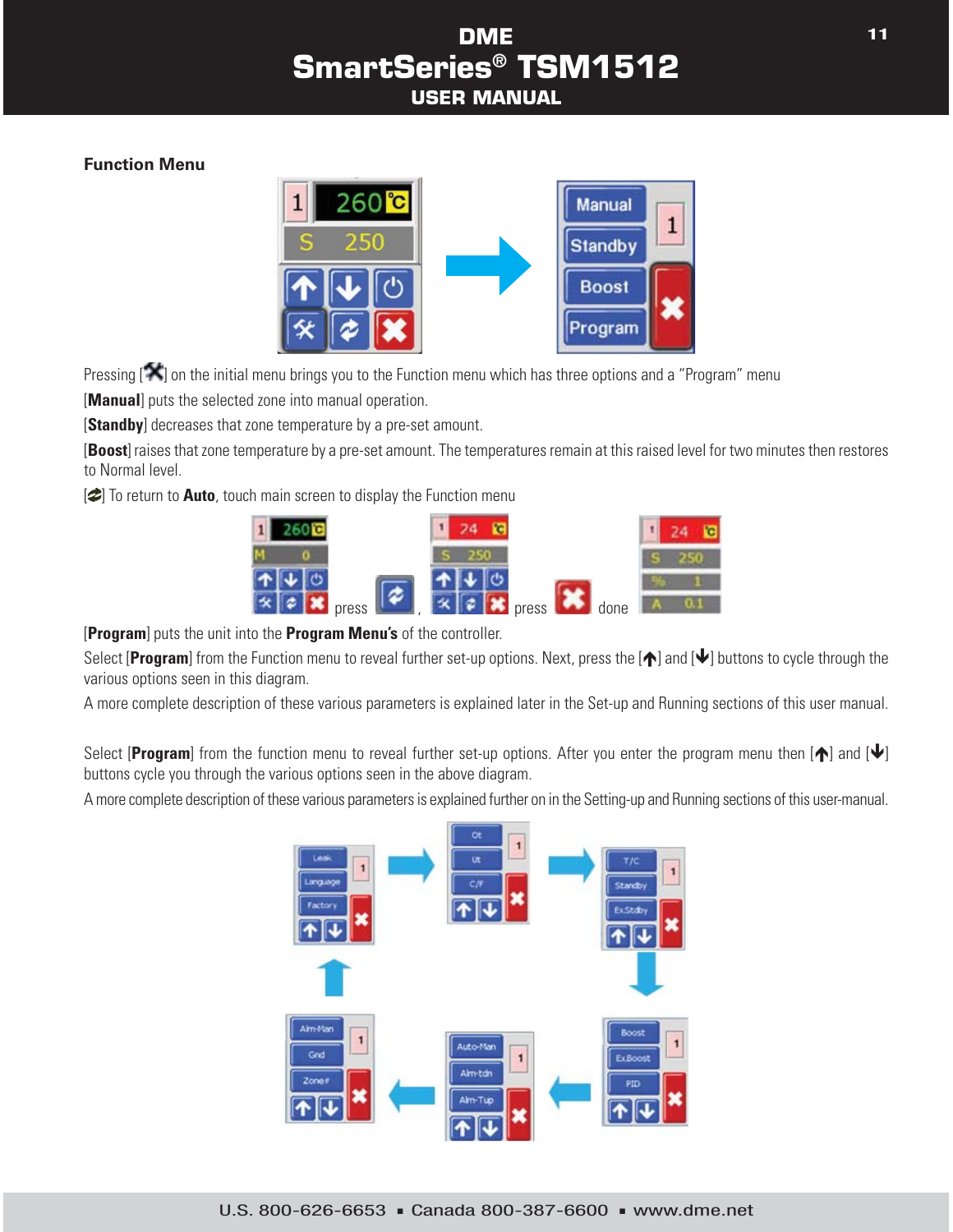# **Setting up your Controller**

New TSM15 SmartSeries® controller leaves the factory with their default settings which are as shown in this table.

| <b>Description</b>        | <b>Default Value</b> | <b>Description</b> | <b>Default Value</b> |
|---------------------------|----------------------|--------------------|----------------------|
| Zone Temperature          | 500 °F (260 °C)      | $PID -$            | AUT <sub>0</sub>     |
| Zone Manual % Power       | 0                    | Auto-Man -         | 0n                   |
| Ot-Over Temp Range        | 20 °F(11 °C)         | Alm-tdn -          | 0ff                  |
| Ut-Under Temp Range       | 20 °F (11 °C)        | Alm-Tup -          | 0ff                  |
| $C/F - Deqs F$ or $C$     | F                    | Alm-Man -          | 0ff                  |
| $T/C -$ Sensor Type       | J                    | Gnd -              | 0ff                  |
| Standby - Standby Offset  | 180 °F (100 °C)      | Zone# $-$          | $\bf{0}$             |
| ExStdby - TAS Standby     | Disable              | Leak -             | 100                  |
| <b>Boost-Boost Offset</b> | 36 °F (20 °C)        | Language -         | English              |
| ExBoost -                 | <b>Disable</b>       | Factory - M.Dis    | Not checked          |

When reconfiguring your controller to a new tool or environment, refer to this chapter of the manual that shows how to alter those default settings to your preferred values and, afterward, to save them.

Should anything seem wrong with your new settings then it is possible to restore the default settings at any time. (see "Restore Default" on page 34).

#### **What is covered in this section**

#### **Setting your preferred temperature scale**

**Matching sensor types (J or K), (must use matching TC type wiring in mainframes, cables, mold terminal boxes and the TC sensor type)**

**Changing zone PID characteristics**

**Setting Boost offset level**

**Setting Standby offset level**

**Monitoring temperature limits**

**Setting response to thermocouple failure**

**Inhibiting users from switching to Manual, Standby or Boost** 

**Extending alarms for Manual, Standby or Boost operation**

**Language**

**Setting the required temperatures**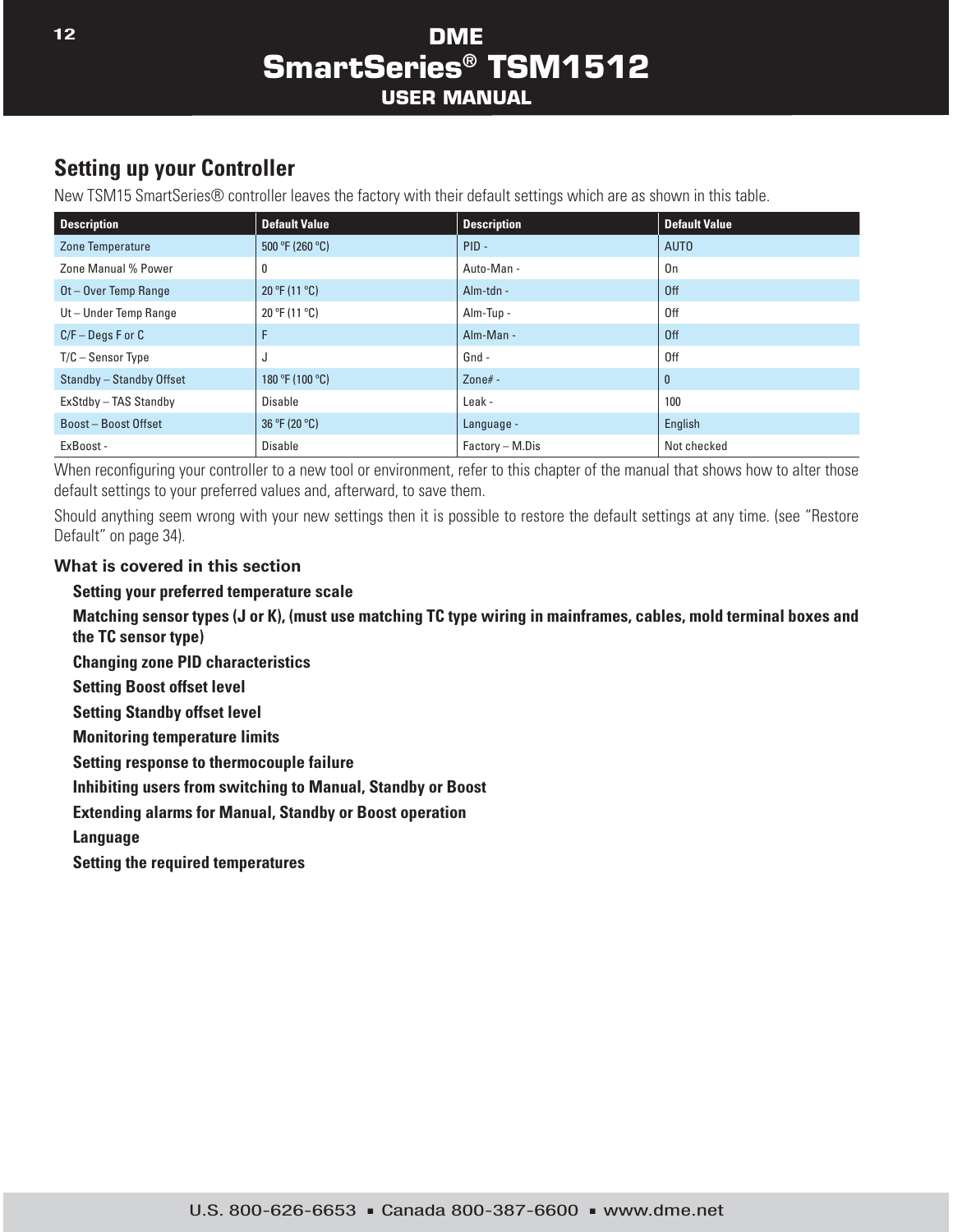# **Setting Zone Numbering**

The TSM1512 Controller has an option that allows numbering the zones in a logical sequence. The zone number default is blank; but can be set to display 1 to 99.



Default Zone # Blank Zone # 1

| To set the zone number, proceed as follows:<br>From the Temperature Display Screen, touch zone to obtain the initial menu.                       | 24 <b>C</b><br>250<br>ОΟ                     |
|--------------------------------------------------------------------------------------------------------------------------------------------------|----------------------------------------------|
| Touch [X] to obtain the Function Menu.                                                                                                           | 260 <sup>°</sup> c                           |
| Touch [Program] to obtain the Program Menu.                                                                                                      | Manual<br><b>Standby</b><br>Boost<br>Program |
| Touch $[\spadesuit]$ or $[\clubsuit]$ to find the Zone# option.                                                                                  | O(<br><b>Ut</b>                              |
| Touch [Zone#] to open the zone numbering option.                                                                                                 | Alm-Mar<br>Gnd<br>Zone#                      |
| Use $[\spadesuit]$ and/or $[\clubsuit]$ to set the desired zone number. Entering 0 will display a blank zone area; valid<br>numbers are 1 to 99. | Zone#                                        |
| Touch $[\mathbf{\times}]$ twice to return to the main display.                                                                                   | 24<br>$\mathbf{3}$<br>250<br>0 <sub>1</sub>  |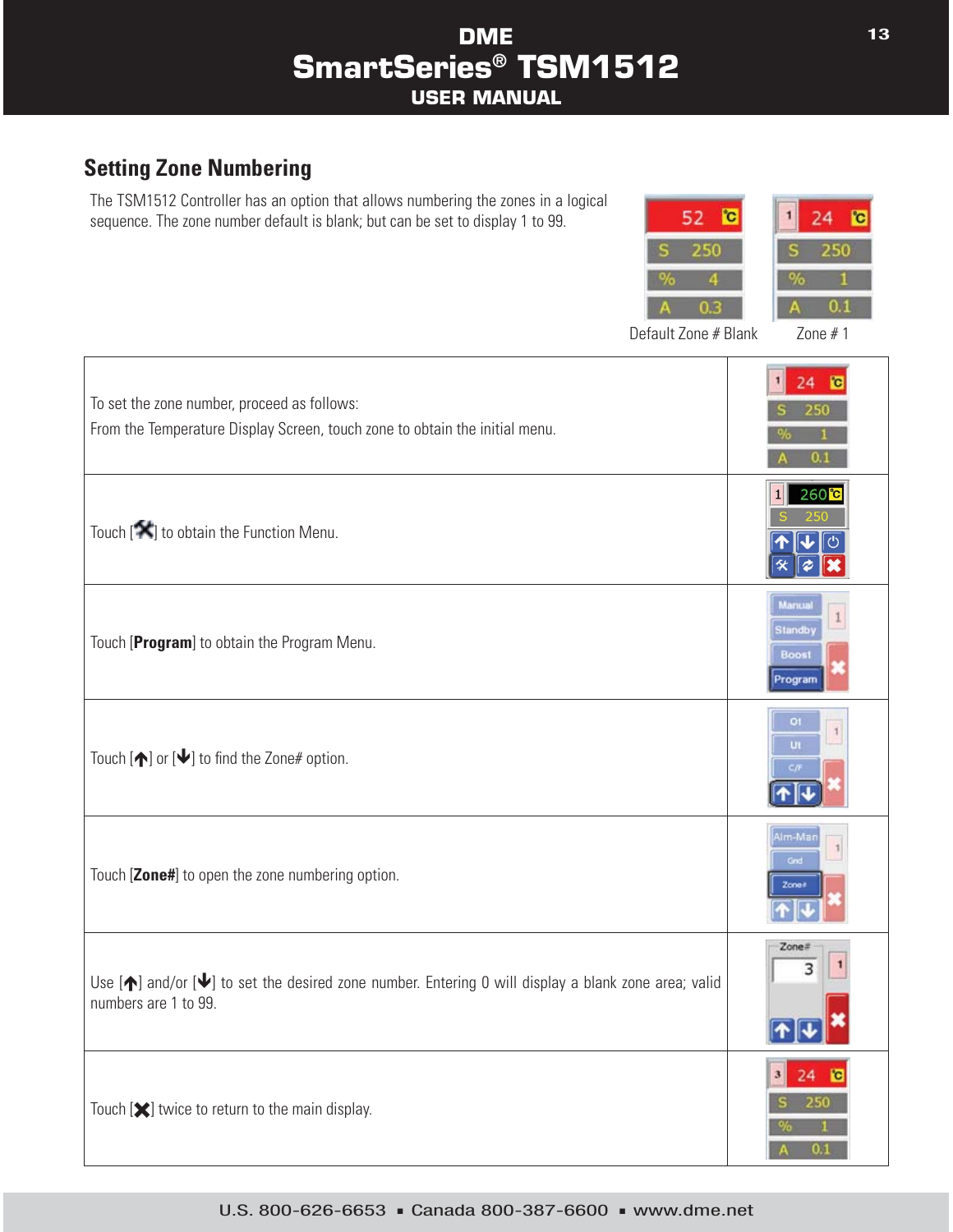### **Setting the Temperature Scale**

The TSM1512 Controller can show temperature in Fahrenheit or Celsius. Changes in this parameter apply to this controller card.

 $\top$ 

٦

| From the Temperature Display Screen, touch zone to obtain the initial menu. | 24<br>01                                     |
|-----------------------------------------------------------------------------|----------------------------------------------|
| Touch [X] to obtain the Function Menu.                                      | 260 <sup>°</sup> c                           |
| Touch [Program] to obtain the Program Menu.                                 | Manual<br>Standby<br><b>Boost</b><br>Program |
| Touch $[\spadesuit]$ or $[\clubsuit]$ to find the C/F option.               | O(<br><b>Ut</b>                              |
| Touch [C/F] to open the Temperature Scale option.                           | $\bullet$<br>$\overline{u}$<br>C/F           |
| Select either $[C]$ or $[F]$ to suit the local operating preference.        | C/F<br>C/F<br>$\bullet$ 'C<br>1<br>OF        |
| Touch [ $\blacktriangleright$ ] twice to return to the main display.        | 24                                           |

 $\Gamma$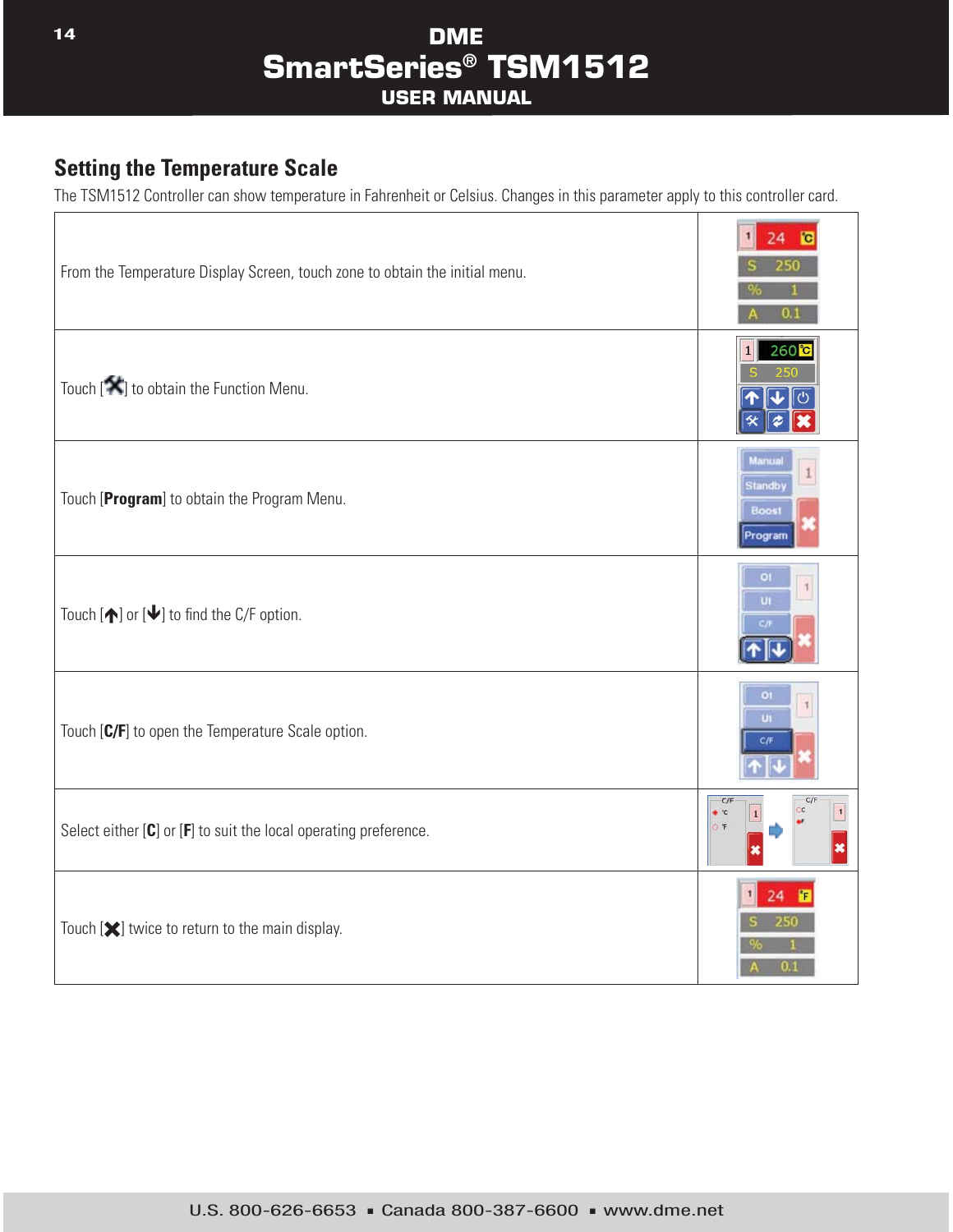# **Matching Sensor Types**

There are two different types of thermocouple sensors; J-type and K-type, which have different characteristics. The sensor type is normally configured to a J-type before leaving the factory and should only be altered in extreme circumstances. Changes in this parameter apply to this controller card, but the entire system must be matched with J or K-type Cables, Mainframes, Mold Terminal Boxes and T/C's in the mold.

| From the Temperature Display Screen, touch either zone to obtain the initial menu.                       | 24<br>OЛ                             |
|----------------------------------------------------------------------------------------------------------|--------------------------------------|
| Touch [X] to obtain the Function Menu.                                                                   | 260 <sup>°</sup>                     |
| Touch [Program] to obtain the Program Menu.                                                              | Manua<br>Standby<br>Boost<br>Program |
| Touch $[\spadesuit]$ or $[\clubsuit]$ to find the T/C option.                                            | O1<br>Ùť<br>C/F                      |
| Touch [T/C] to open the sensor-type option.                                                              | T/C<br>Standby<br>ExStdb             |
| Select either $[J]$ or $[K]$ to suit the tool in use.<br>J is the industry standard and factory default. | TC<br>$\bullet$ J<br>$\circ$ K       |
| Touch $[\mathbf{\times}]$ twice to return to the main display.                                           | 24<br>250<br>0.1                     |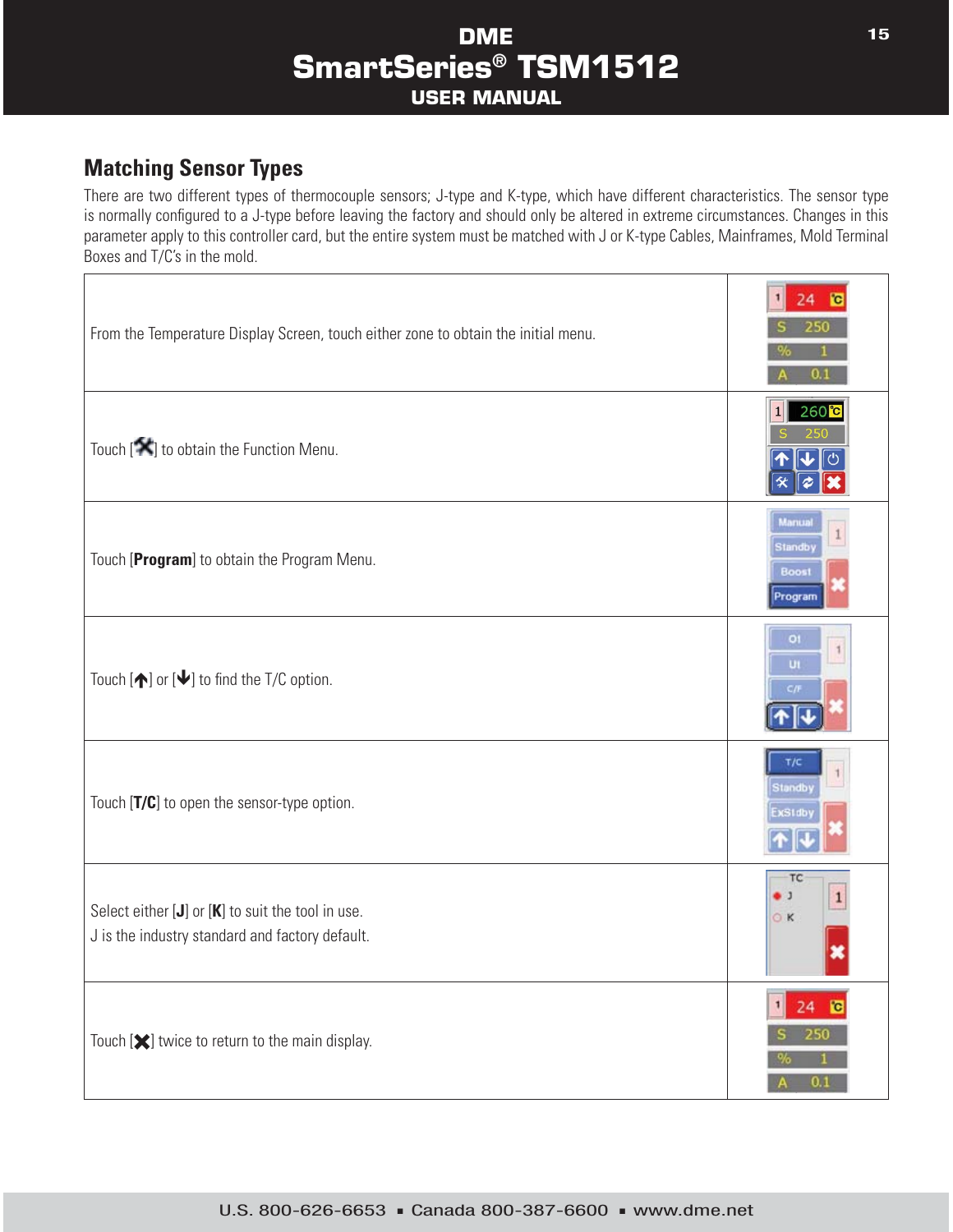### **Changing zone PID Characteristics**

On initial start-up, each controller tests the zone heater characteristic and determines an appropriate PID curve for that zone. Occasionally the controller may not pick an optimum PID setting or it may be preferred to override this setting and change the zone response time.

In this situation, you may select and alter the PID setting for any zone. Generally speaking, a small nozzle works best on a "Fast" setting while a larger manifold uses "Med(ium)" setting and a much larger heating platen uses a "Slow" setting.

Also note that once the controller has run and the PID curve has been selected, then the screen will show which speed was automatically selected by making the outer circle blue. In the example below PID has selected "Fast" and displays a blue circle there.

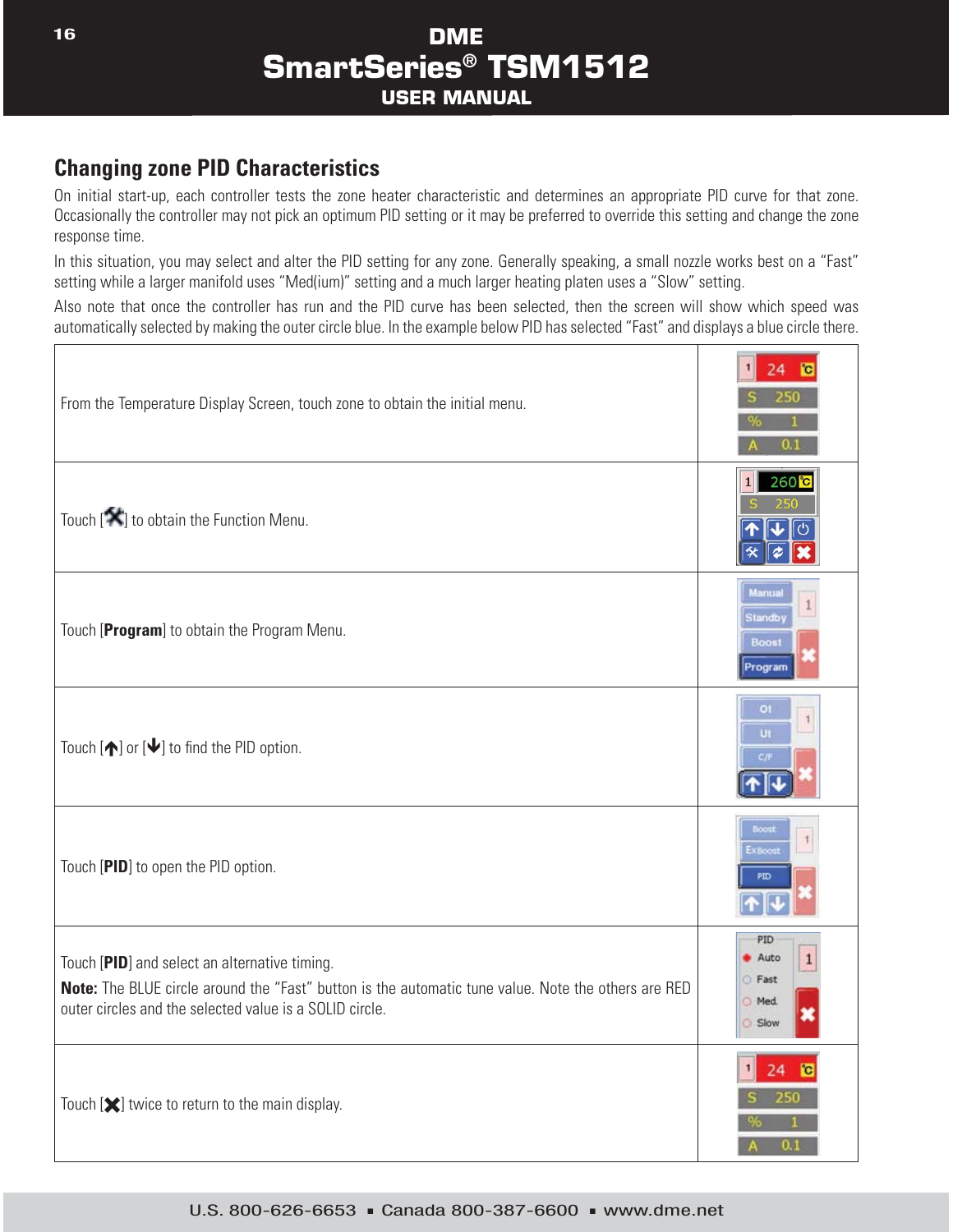## **Setting Boost Value**

Before you can use the Boost function, you must first configure the Boost value. The Boost setting is an offset value which is added to the Automatic Temperature Control Mode Setpoint for this control zone.

The Boost timer period is 2 minutes and is not configurable.

When "Boost" is activated, the controller will raise the zone temperature by the "Boost" amount. Please note that, on a slow responding manifold, if a high boost temperature is set, the zone may not reach the set boost temperature before the boost time limit expires.

The default or factory "Boost" setting is 36 °F (20 °C). If your controller is set in Celsius at 200°C, temperature will rise to 220°C. If your controller is set in Fahrenheit at 400ºF, temperature will boost up to 436ºF.

| From the Temperature Display Screen, touch zone to obtain the initial menu.    |                                      |
|--------------------------------------------------------------------------------|--------------------------------------|
| Touch [X] to obtain the Function Menu.                                         | $260^\circ$ C                        |
| Touch [Program] to obtain the Program Menu.                                    | Aanua<br>Standby<br>Boost<br>Program |
| Touch $[\spadesuit]$ or $[\clubsuit]$ to find the Boost option.                | O1<br><b>Ut</b><br>CIF               |
| Touch [Boost] to open the value setting option.                                | <b>Boost</b><br>ExBoos               |
| Use $[\spadesuit]$ and/or $[\spadesuit]$ to set the desired Boost temperature. | Boost<br>75                          |
| Touch $[\mathbf{\times}]$ twice to return to the main display.                 | 24<br>1<br>0.1                       |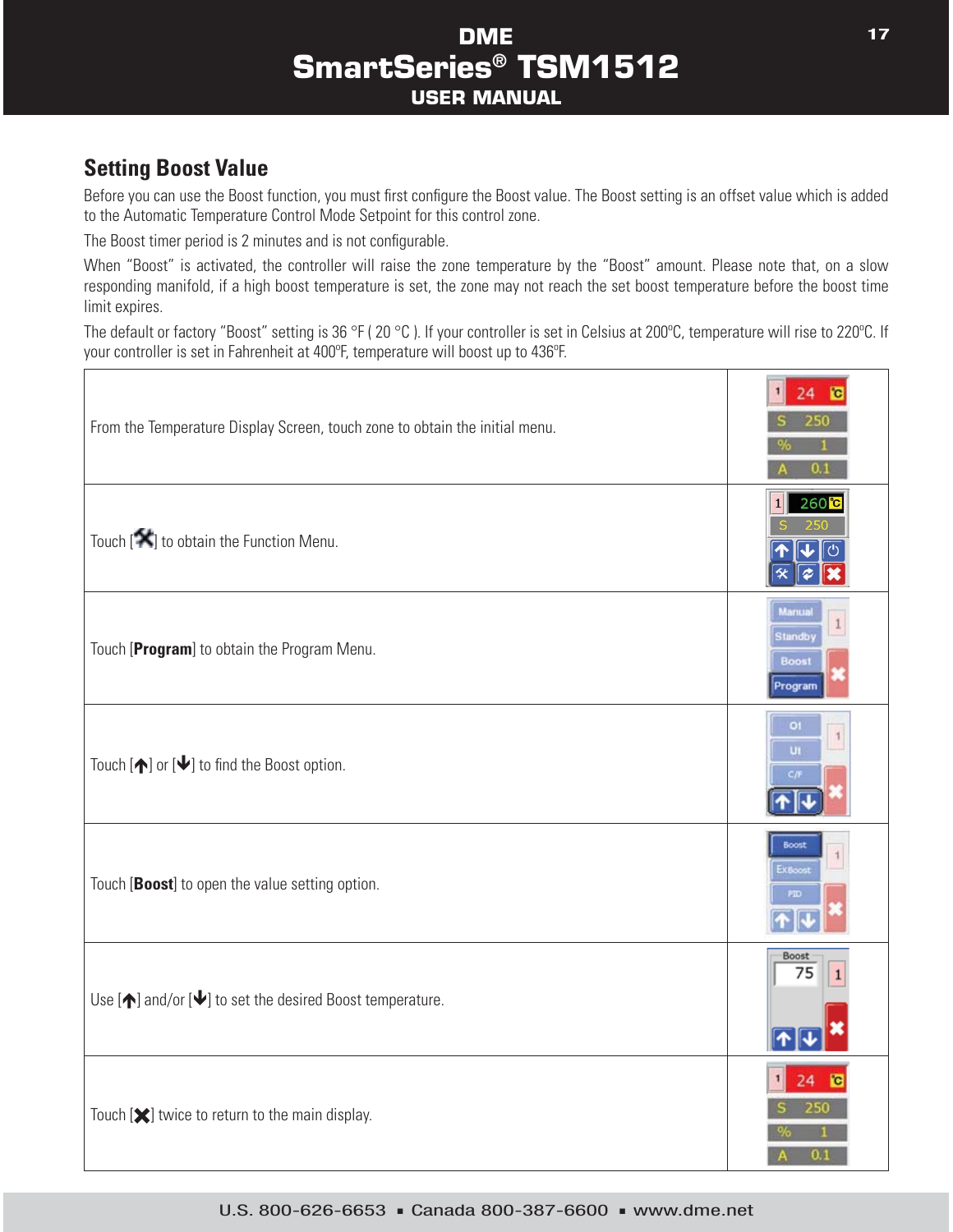## **Setting Standby Value**

Before you activate Standby function, you must first configure the Standby temperature value. The Standby settings made here are only for Standby Temperature and are individually set for each zone. When standby is activated, those zones with any standby value configured will reduce their temperature.

The default or factory Standby setting is 100°C or 180°F. If your controller is set in Celsius at 300ºC, temperature will lower to 200ºC. If your controller is set in Fahrenheit at 580ºF, temperature will lower to 400ºF.

| From the Temperature Display Screen, touch zone to obtain the initial menu.                                                                                                     | 24<br>01                             |
|---------------------------------------------------------------------------------------------------------------------------------------------------------------------------------|--------------------------------------|
| Touch $[\mathbf{X}]$ to obtain the Function Menu.                                                                                                                               | 260 <sup>o</sup>                     |
| Touch [Program] to obtain the Program Menu.                                                                                                                                     | Manua<br>Standby<br>Boost<br>Program |
| Touch $[\spadesuit]$ or $[\clubsuit]$ to find the Standby option.                                                                                                               | O1<br>ÜĹ<br>C/F                      |
| Touch the [Standby] button to open the value setting option.                                                                                                                    | T/C<br>Standby<br><b>Ex3tdb</b>      |
| Use $[\spadesuit]$ and/or $[\clubsuit]$ to set the desired Standby Temperature.<br>Note: Hold your finger on $\bigwedge$ or $\bigvee$ to raise or lower value by large amounts. | Standby<br>101                       |
| Touch $[\mathbf{\times}]$ twice to return to the main display.                                                                                                                  | 0.1                                  |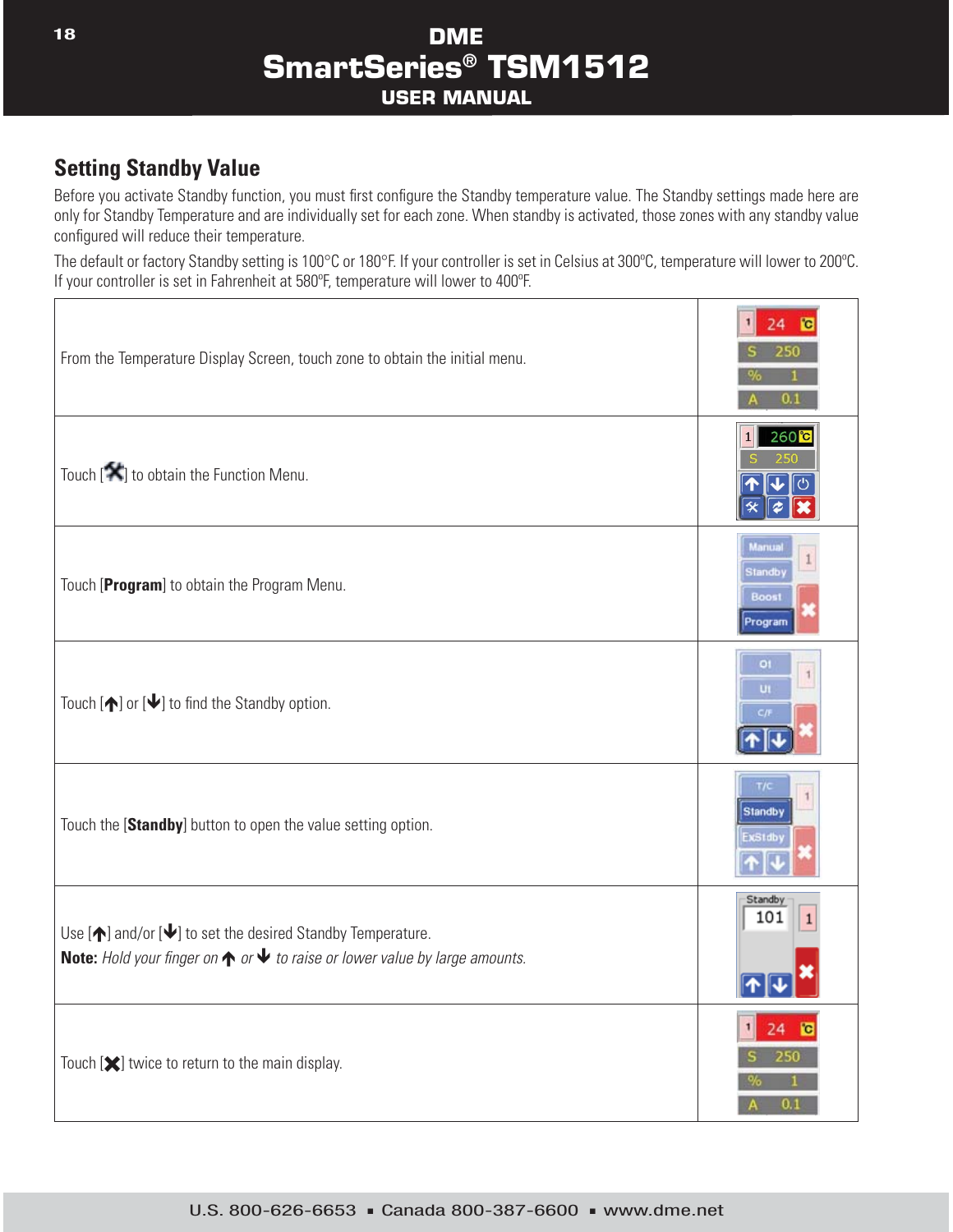## **Monitoring Temperature Limits**

Your controller card monitors the actual temperature of each zone and verifies that the zone is operating within specific limits. Rather than fixed points of temperature, the Ot (Over temperature) and Ut (Under temperature) Limits are set as deviation over or under the set point. If these temperature limits are exceeded, the alarm on the TSM1512 card changes state which interacts with the optional DME TAS Module in a SmartSeries® communications mainframe to trigger an External Alarm Contact to be used by the customer as needed.

#### **Warn and Alarm limits**

Although there is only one upper and one lower Alarm setting, each gives a visual warning at half way point. If an upper alarm is set to 10º then a Warning will show at 5º. The same holds true for the under temp alarm level.

| From the Temperature Display Screen, touch zone to obtain the initial menu.                                                                                                             |                                           |
|-----------------------------------------------------------------------------------------------------------------------------------------------------------------------------------------|-------------------------------------------|
| Touch $[\mathbf{\mathsf{X}}]$ to obtain the Function Menu.                                                                                                                              | 260 <mark>°C</mark>                       |
| Touch [Program] to obtain the Program Menu.                                                                                                                                             | Aanua<br>.<br>Standby<br>Boost<br>Program |
| Touch $[\bigtriangleup]$ or $[\bigtriangledown]$ to find the Over Temp Limit option.<br>Touch [Ot] to open the value setting option.                                                    | OI<br>Ut.<br>cл                           |
| Use $[\spadesuit]$ and/or $[\clubsuit]$ to set the desired Over Temperature Limit.<br>Note: Hold your finger on $\bigwedge$ or $\bigvee$ to raise or lower value by large amounts.      | Ot<br>10                                  |
| Touch [ $\blacktriangleright$ ] to return then [Ut] to open the Under Temperature Limit.<br>Use $[\bigtriangleup]$ and/or $[\bigtriangleup]$ to set the desired Over Temperature Limit. | Ut<br>10                                  |
| Touch $[\mathbf{\times}]$ twice to return to the main display.                                                                                                                          | œ                                         |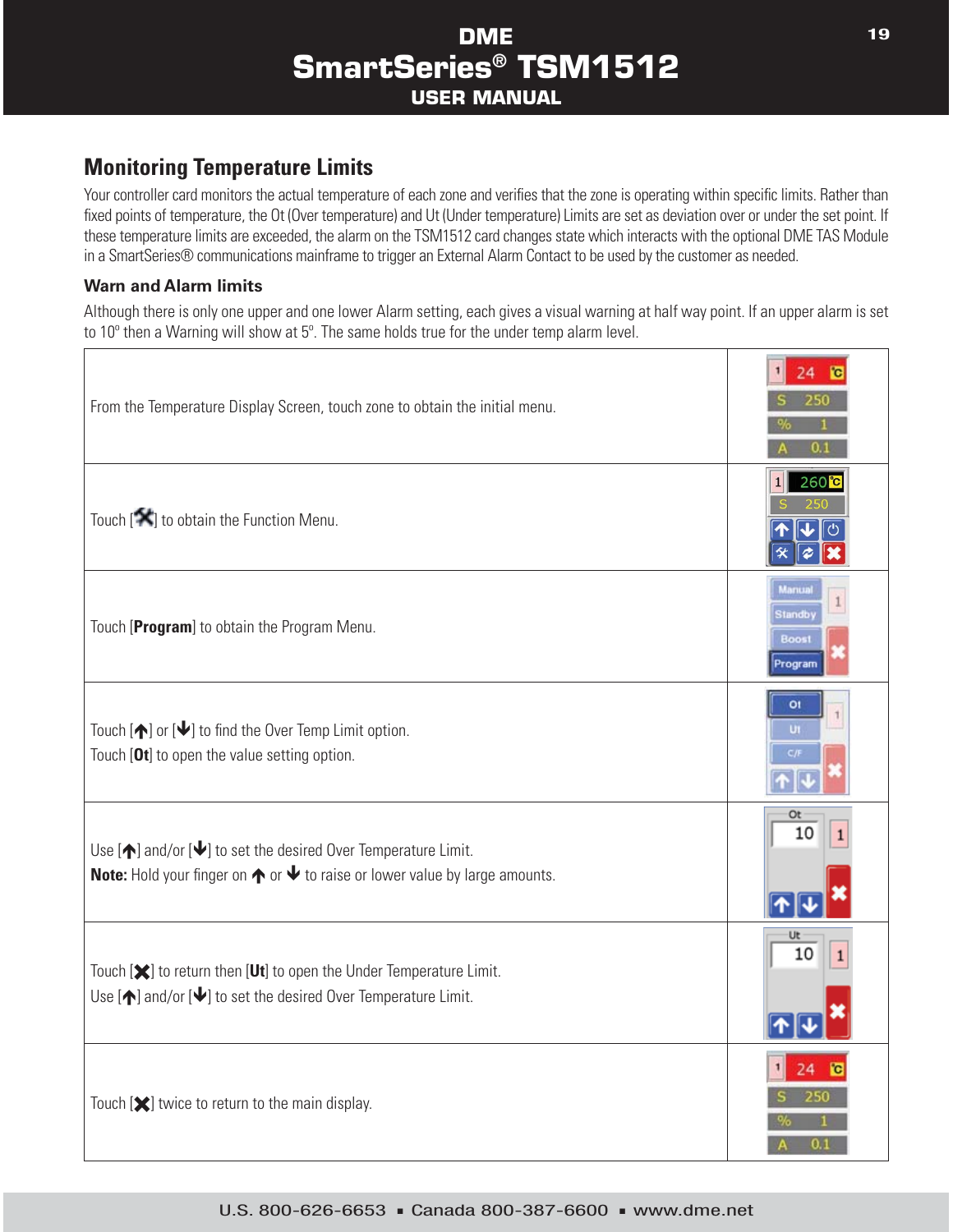## **Setting Ground Fault Detection**

The default setting is "On"; the controller will start to decrease power if it detects more than a 20mA leakage current. If it detects ground leakage of 40 mA or more then it reduces output to zero.

If the option is set to "Off" then the zone will continue to deliver normal power.

| From the Temperature Display Screen, touch zone to obtain the initial menu. | 250<br>0.1                                   |
|-----------------------------------------------------------------------------|----------------------------------------------|
| Touch [X] to obtain the Function Menu.                                      | 260 <sup>°</sup><br>$\circ$                  |
| Touch [Program] to obtain the Program Menu.                                 | Manual<br>Standby<br>Boost<br>Program        |
| Touch $[\spadesuit]$ or $[\clubsuit]$ to find the Ground selection          | Alm-Mar<br>Gnd<br>Zoner                      |
| Touch [Gnd] to open the page and set it to On or Off as required.           | Gnd<br>$\bullet$ Off<br>$\odot$ On           |
| Touch $[\mathbf{\times}]$ twice to return to the main display.              | $\mathbf{1}$<br>24<br><b>re</b><br>250<br>OЛ |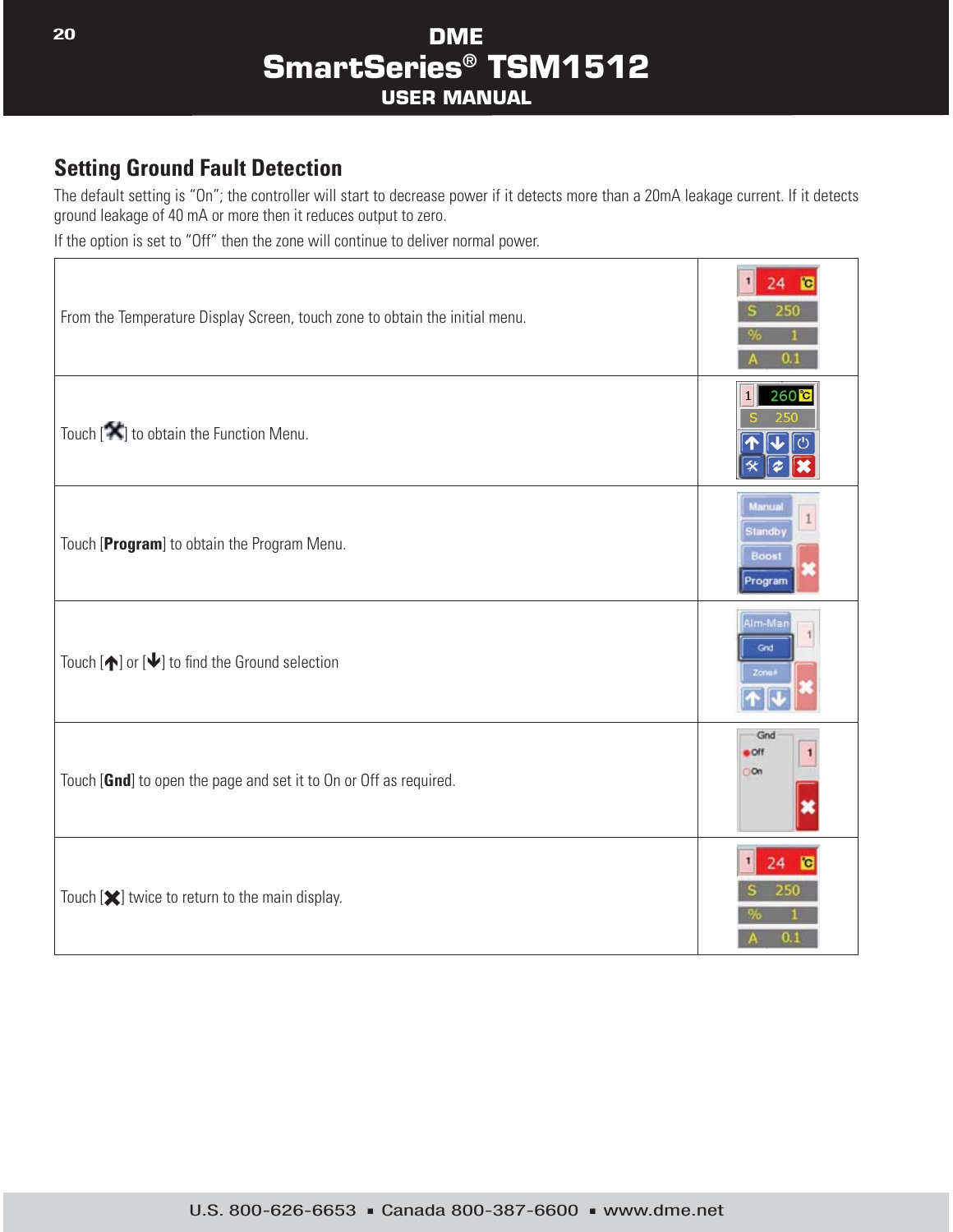## **Setting Mold Leak Detection**

By monitoring average power it may be deduced that any zone that starts to require a higher power level to maintain some temperature may have a fault condition. The most common fault to exhibit this behavior is that of plastic melt leaking away from the nozzle. This in turn requires more power to heat the extra plastic which is possibly leaking somewhere into the mold or runner system.

Leak Detection in the TSM15 is a means of setting a known power level above which the unit triggers an output alarm and gives visual signal if extra power is measured. In this case, the alarm is the common outgoing alarm condition and the visual signal is seen when the power level in the zone window displays **red** rather than normal yellow.



| From the Temperature Display Screen, touch either zone to obtain the initial menu.             | 250<br>01                            |
|------------------------------------------------------------------------------------------------|--------------------------------------|
| Touch $[\mathbf{X}]$ to obtain the Function Menu.                                              | 260 <sup>°</sup> c                   |
| Touch [Program] to obtain the Program Menu.                                                    | Manua<br>Standby<br>Boost<br>Program |
| Touch $[\spadesuit]$ or $[\clubsuit]$ to find the Leak option.                                 | Leak<br>anguag<br>actor              |
| Touch [Leak] then touch $[\spadesuit]$ and $[\clubsuit]$ to set the Leak Detection power level | Leak<br>25                           |
| Touch $[\mathbf{\times}]$ twice to return to the main display                                  | 24<br>οπ                             |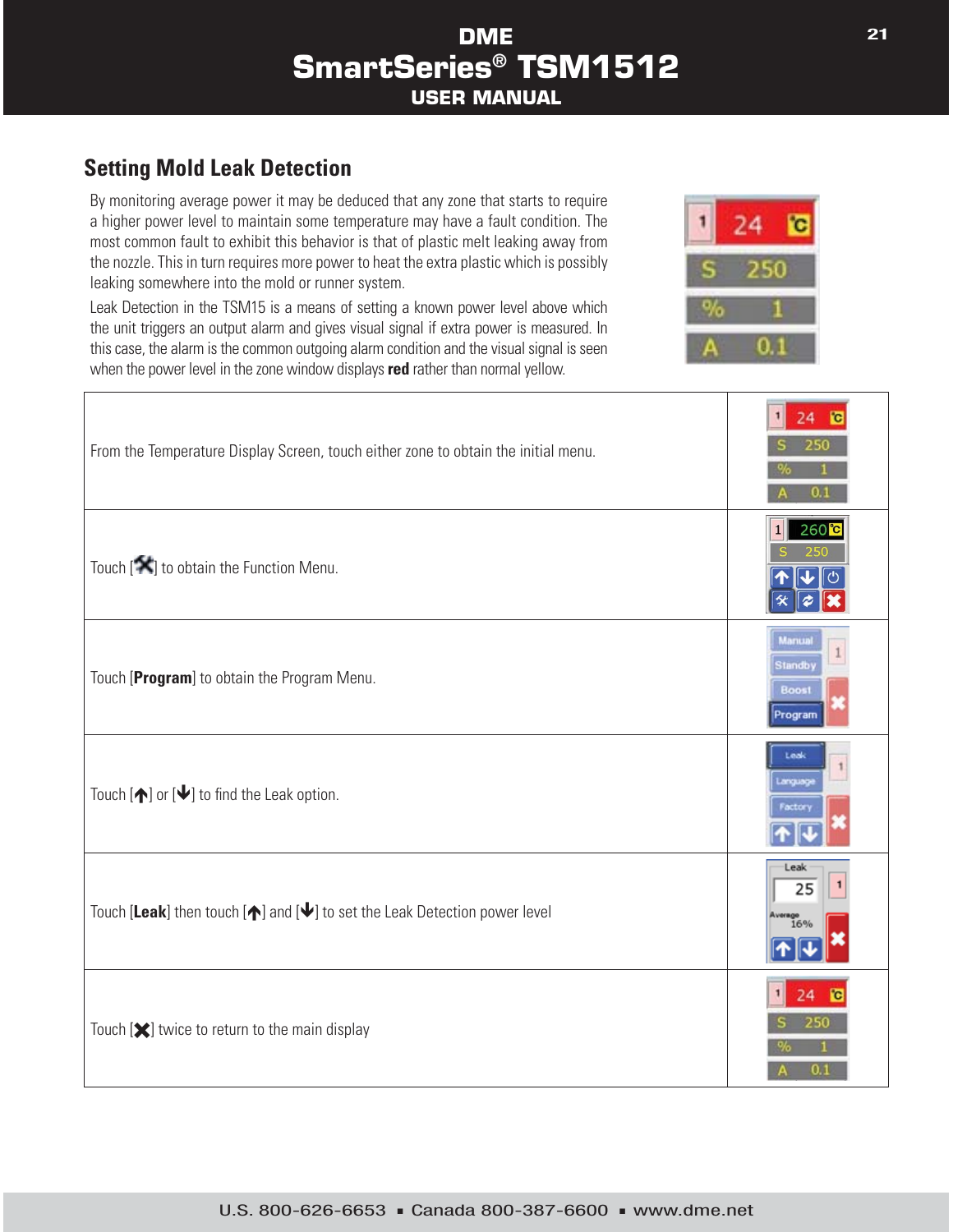# **Setting Response to Thermocouple Failure** *(Bumpless Transfer)*

Choose a response for any zone that detects a failed thermocouple.

**Normal (Auto-Man OFF)** – No corrective action taken - the zone power sets down to 0% and it shows a T/C fatal alarm.

Auto-Manual (Auto-Man ON) – The zone has sufficient data after 10 minutes of steady running, to switch to Manual mode at a percent power level that should hold the previous temperature.

| From the Temperature Display Screen, touch zone to obtain the initial menu. | 01                                     |
|-----------------------------------------------------------------------------|----------------------------------------|
| Touch [X] to obtain the Function Menu.                                      | 260 <sup>°</sup> c<br>$^{\prime}$      |
| Touch [Program] to obtain the Program Menu.                                 | Manual<br>Standby<br>Boost<br>Program  |
| Touch $[\spadesuit]$ or $[\clubsuit]$ to find the Auto-Man option.          | Auto-Mar<br>Alm-tdr<br>ilm-Tui         |
| Touch [Auto-man] and set it to On.                                          | Alm-Man<br>$\circ$ off<br>$\bullet$ On |
| Touch $[\mathbf{\times}]$ twice to return to the main display.              | 24<br>250                              |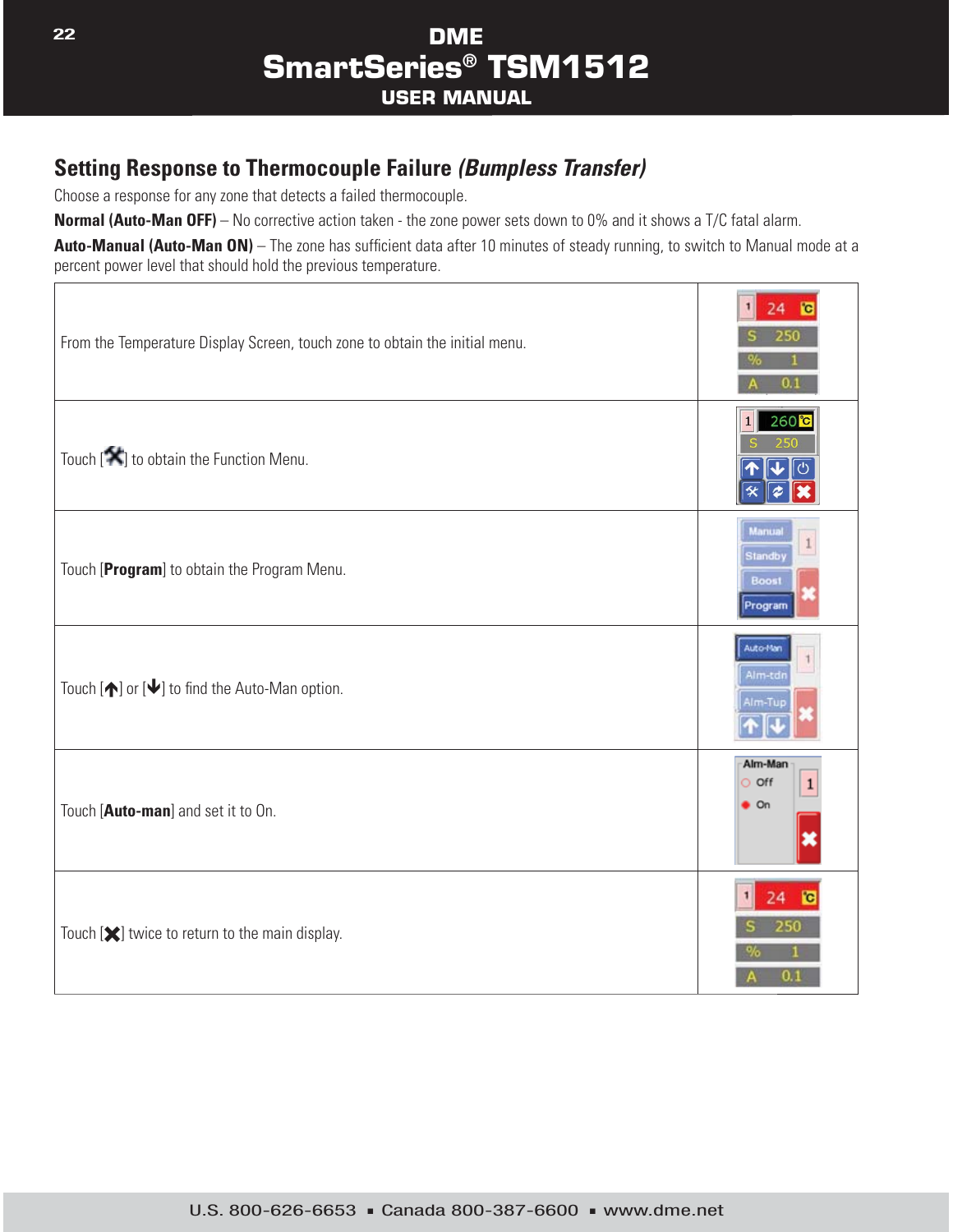## **Inhibiting users from switching to Manual, Standby or Boost**

It is possible to stop a user from selecting Manual Control, or Standby or Boost functions. To do this, open the Factory settings page and click the M.Dis (Manual Disabled) box as shown below.

| From the Temperature Display Screen, touch zone to obtain the initial menu.                                                                                                                               |                                              |
|-----------------------------------------------------------------------------------------------------------------------------------------------------------------------------------------------------------|----------------------------------------------|
| Touch $[\mathbf{\hat{X}}]$ to obtain the Function Menu.                                                                                                                                                   | 260 <sup>°</sup> c                           |
| Touch [Program] to obtain the Program Menu.                                                                                                                                                               | Manual<br><b>Standby</b><br>Boost<br>Program |
| Touch $[\bigtriangleup]$ or $[\bigtriangledown]$ to find the [ <b>Factory</b> ] option.                                                                                                                   | Leak<br>anguag<br><b>Bioctory</b>            |
| Enter the password and then touch $[\checkmark]$ to access the next screen.                                                                                                                               | Factor                                       |
| Check the M.Dis box.                                                                                                                                                                                      | Factory<br>Defaults<br>Cal<br>- MDis.        |
| Touch $[\checkmark]$ to return to the main display.                                                                                                                                                       | 250<br>ю                                     |
| To check this setting touch $[\mathbf{X}]$ and $[\text{Program}]$ to see these function buttons grayed out and that they<br>no longer function.<br>To reset, return to the Factory box and uncheck M.Dis. | Manual<br>Standby<br><b>Boost</b><br>Prog    |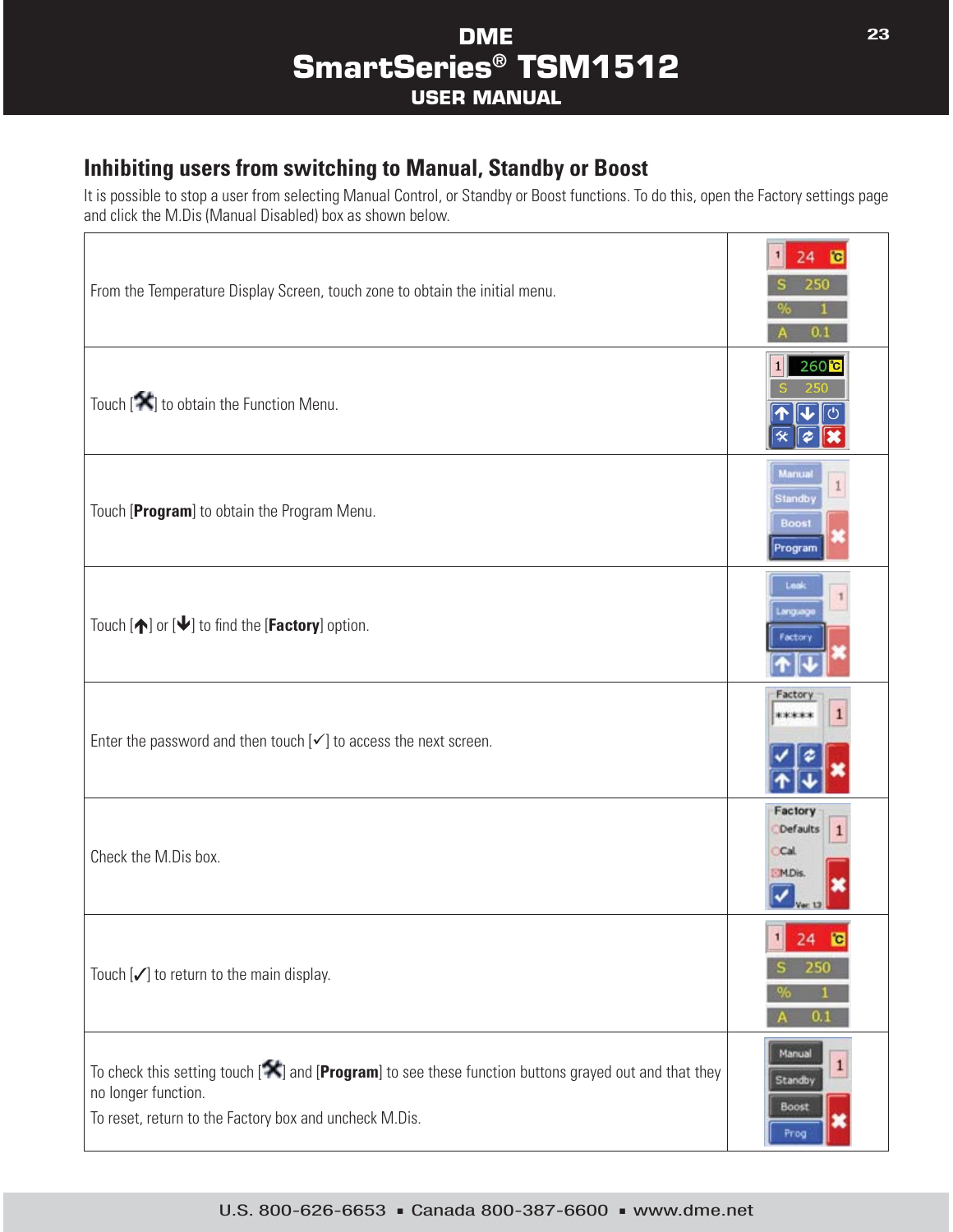### **Extending Alarms for Manual, Standby or Boost operation**

There are currently three extra conditions which may be selected to generate external alarm conditions. These options give an outgoing (closing) signal if the controller is set to Standby (Alm-tdn), Boost (Alm-Tup) or Manual (Alm-Man).

The default condition is "Off" but any, or all, may be changed to "On" in which case activating Manual, Standby or Boost may generate an alarm output. This Alarm signal can use the Optional SmartSeries® Communications Mainframe with a TAS module to trigger an external relay contact for customer use.

| From the Temperature Display Screen, touch the zone to obtain the initial menu.                                          | 1 <sup>1</sup><br>24 <sup>2</sup><br>250<br>0.1                              |
|--------------------------------------------------------------------------------------------------------------------------|------------------------------------------------------------------------------|
| Touch $[\mathbf{\mathcal{K}}]$ to obtain the Function Menu.                                                              | 260 <sup>°</sup> c                                                           |
| Touch [Program] to obtain the Program menu.                                                                              | <b>Manual</b><br><b>Standby</b><br><b>Boost</b><br>Program                   |
| Touch $[\spadesuit]$ or $[\clubsuit]$ to find Alarm option.<br>Shown is [Alm-tdn], but can choose [Alm-Tup] or [Alm-Man] | uto Ha<br>uto-Ha<br>AlmMar<br>Alm-ton<br>Alm-tdn<br>Gnd<br>Alm-Tup<br>Im-Tui |
| Touch any of the three options [Alm-tdn], [Alm-Tup] or [Alm-Man] to open the page<br>and set it to On.                   | Alm-tdn<br>$\circ$ off<br>$\bullet$ On                                       |
| Touch [ $\blacktriangleright$ ] once to return to the Alarm Selection in order to select more Alarm options              |                                                                              |
| Touch $[\mathbf{\times}]$ a second time to return to the main display.                                                   | 24<br>0.1                                                                    |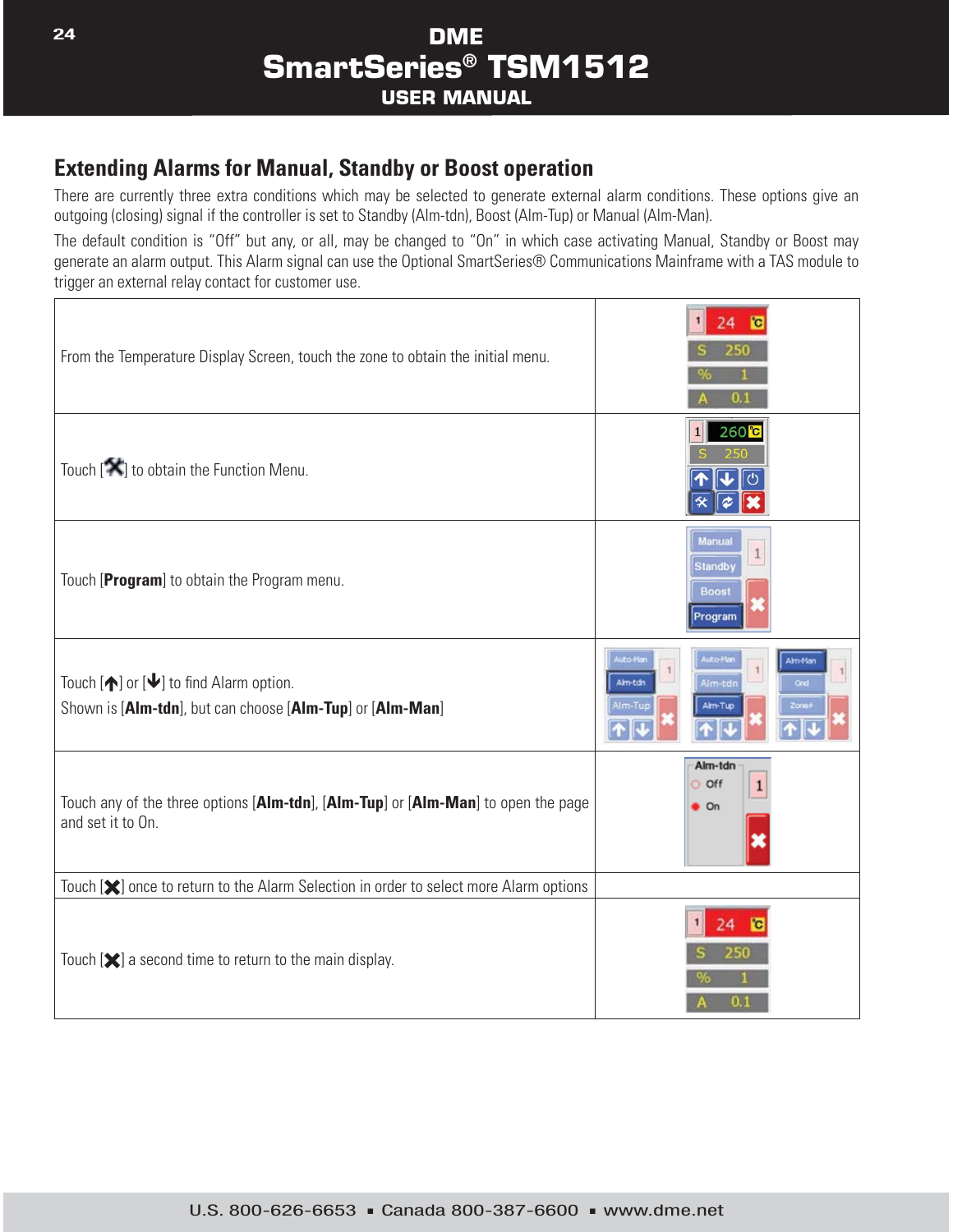### **Language**

 $\sqrt{ }$ 

There are five language options available for the TSM1512 controller and selection is as follows.

| From the Temperature Display Screen, touch zone to obtain the initial menu. | 图<br>$\mathbf{1}$<br>24<br>250<br>01                              |
|-----------------------------------------------------------------------------|-------------------------------------------------------------------|
| Touch $[\mathbf{X}]$ to obtain the Function Menu.                           | 260 <sup>°</sup> c<br>1                                           |
| Touch [Program] to obtain the Program Menu.                                 | Manual<br>Standby<br>Boost<br>Program                             |
| Touch $[\spadesuit]$ or $[\clubsuit]$ to find the Language option.          | Leak<br>Language<br>Factory                                       |
| Touch [Language] to set the required language.                              | Language<br>· English<br>Chinese<br>Deutsch<br>Fran.ak<br>Espanol |
| Touch $[\mathbf{\times}]$ twice to return to the main display.              | 250<br>01                                                         |

٦

Τ

**Company of the American Property**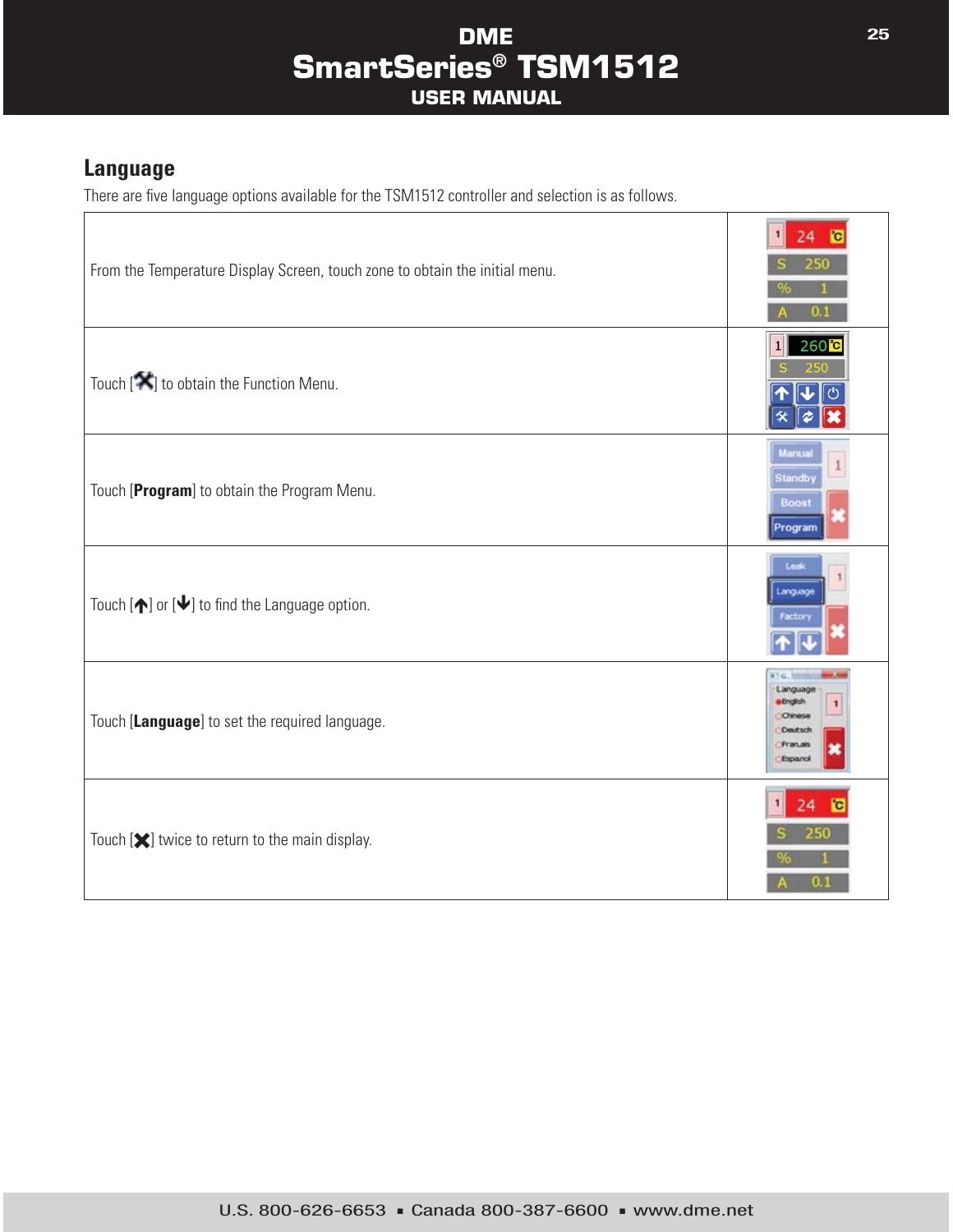# **Setting the Required Zone Temperatures**

Once all the user options have been set then you should set the normal operating temperatures.

| From the main display touch the zone whose temperature you wish to set.                                                                                                                                                                                                                         | 250 |
|-------------------------------------------------------------------------------------------------------------------------------------------------------------------------------------------------------------------------------------------------------------------------------------------------|-----|
| Use $[\spadesuit]$ and/or $[\rightharpoonup]$ to adjust the set temperature.<br><b>Note:</b> you do not need to touch just once for each degree change - keeping your finger or<br>stylus on the button will allow the temperature to run up or down until it reaches the desired<br>set point. | 250 |
| Touch [ $\triangle$ ] to return to the main display. Repeat for other zones.                                                                                                                                                                                                                    |     |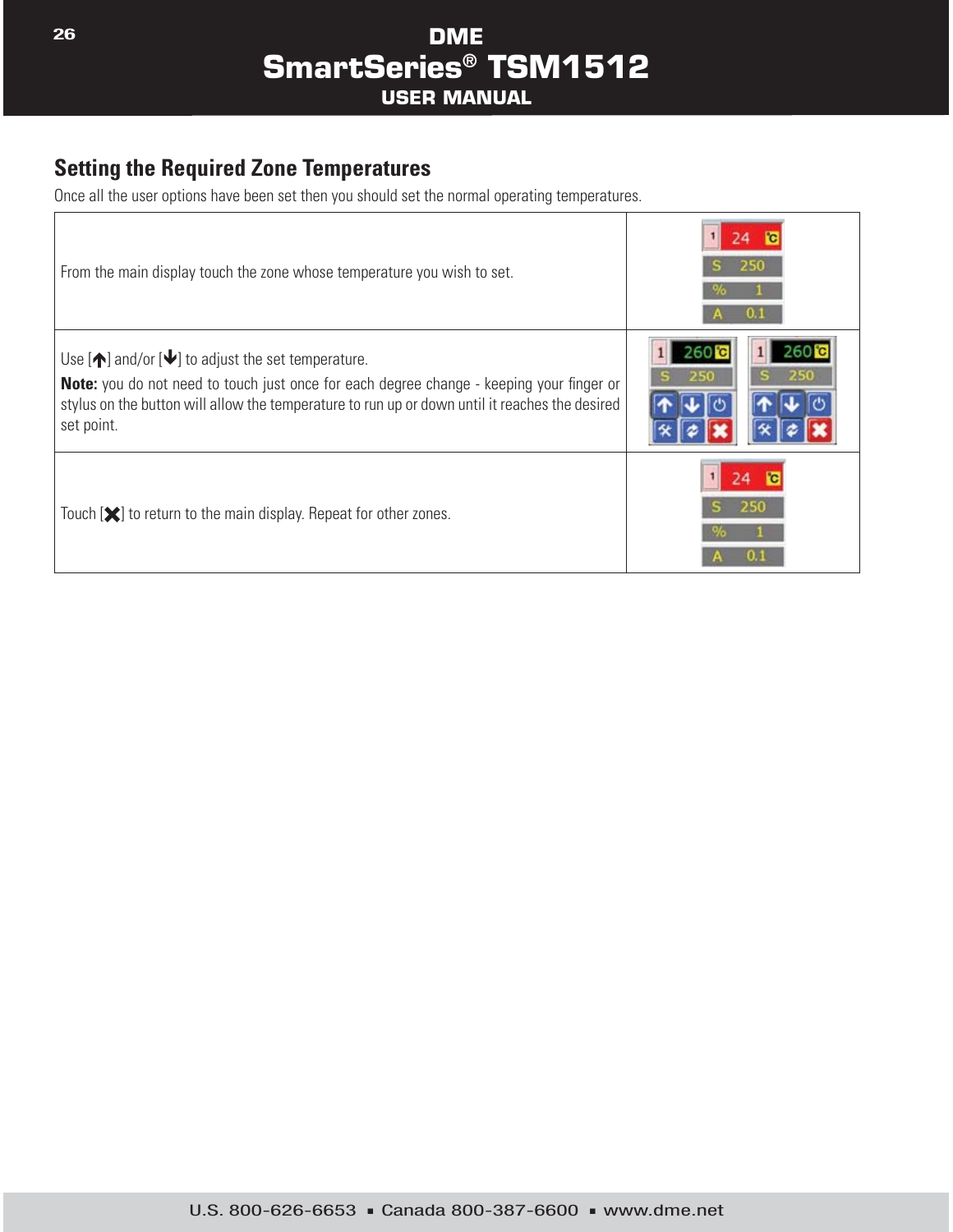## **Running your Controller**

'Running your controller' is concerned with everyday use of the controller for normal production use. This is considered as selecting an appropriate run mode for the mold according to whether the tool is working or waiting. It may also be necessary to make changes to the heater temperatures.

#### **What is included in this section**

**Run Mode Off Mode Standby Mode Manual Mode (open loop control) Standby Mode Boost Mode – how to apply a short increase Changing Set Temperature**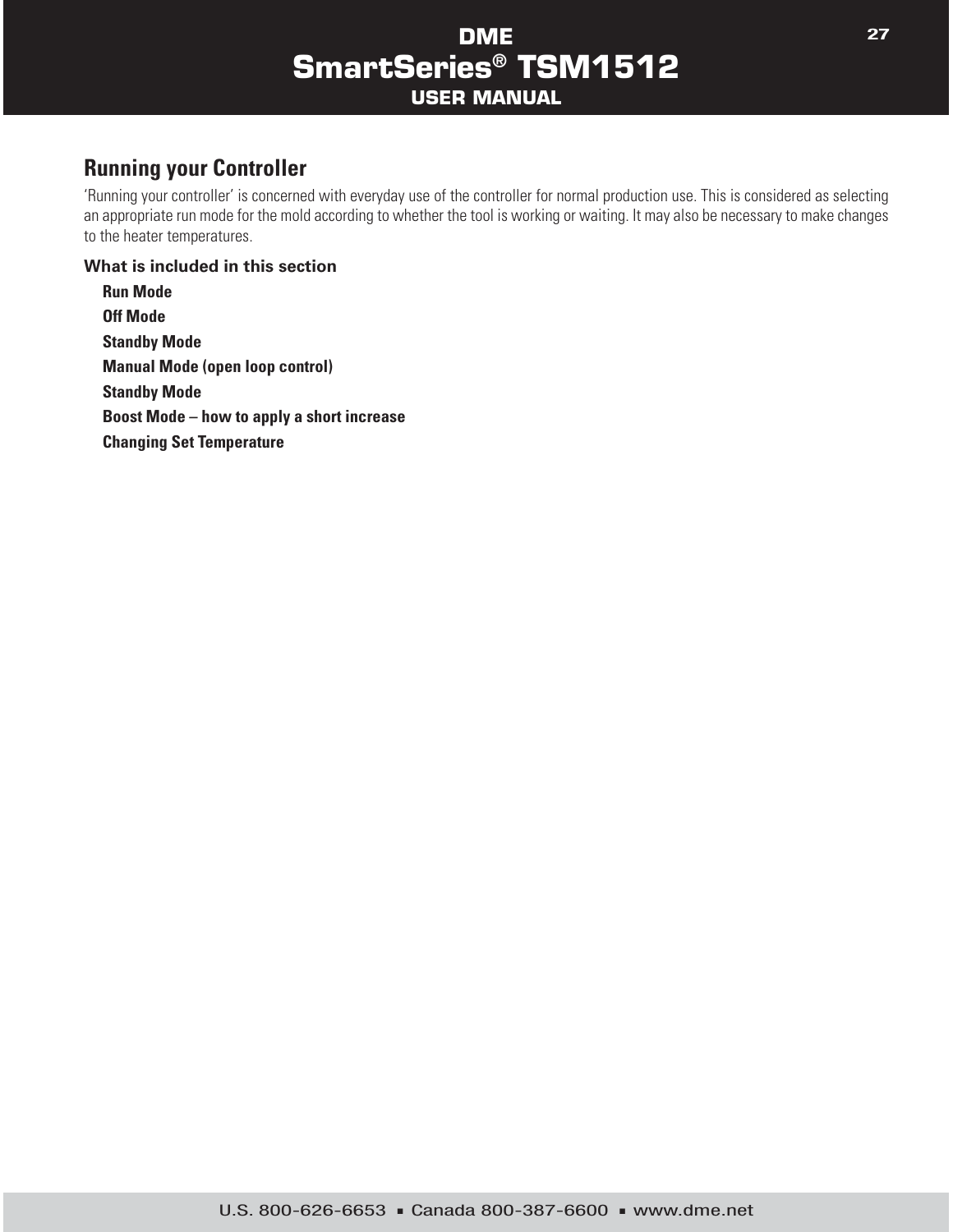#### **Run Mode**

| Controller here shows the zone turned Off.                                                                                                         | 250<br>O.I |
|----------------------------------------------------------------------------------------------------------------------------------------------------|------------|
| Touch that zone, and then touch $[\bigcup]$ to Start                                                                                               |            |
| Touch [ $\blacktriangleright$ ] to return to main screen and see zone is now in Auto-Run mode.<br>Repeat these steps for the other zone if needed. | 250        |

#### **Off Mode**

| Controller here shows the zone turned Normal Run Mode.                                                                                        |  |
|-----------------------------------------------------------------------------------------------------------------------------------------------|--|
| Touch a zone and then touch $[\mathbb{U}]$ to Stop.                                                                                           |  |
| Touch [ $\blacktriangleright$ ] to return to main screen and see zone is now in OFF mode.<br>Repeat these steps for the other zone if needed. |  |

# **Power Completely Off Mode**

Turn the module power completely off/on by toggling the RED Switch on the lower front of the individual card.

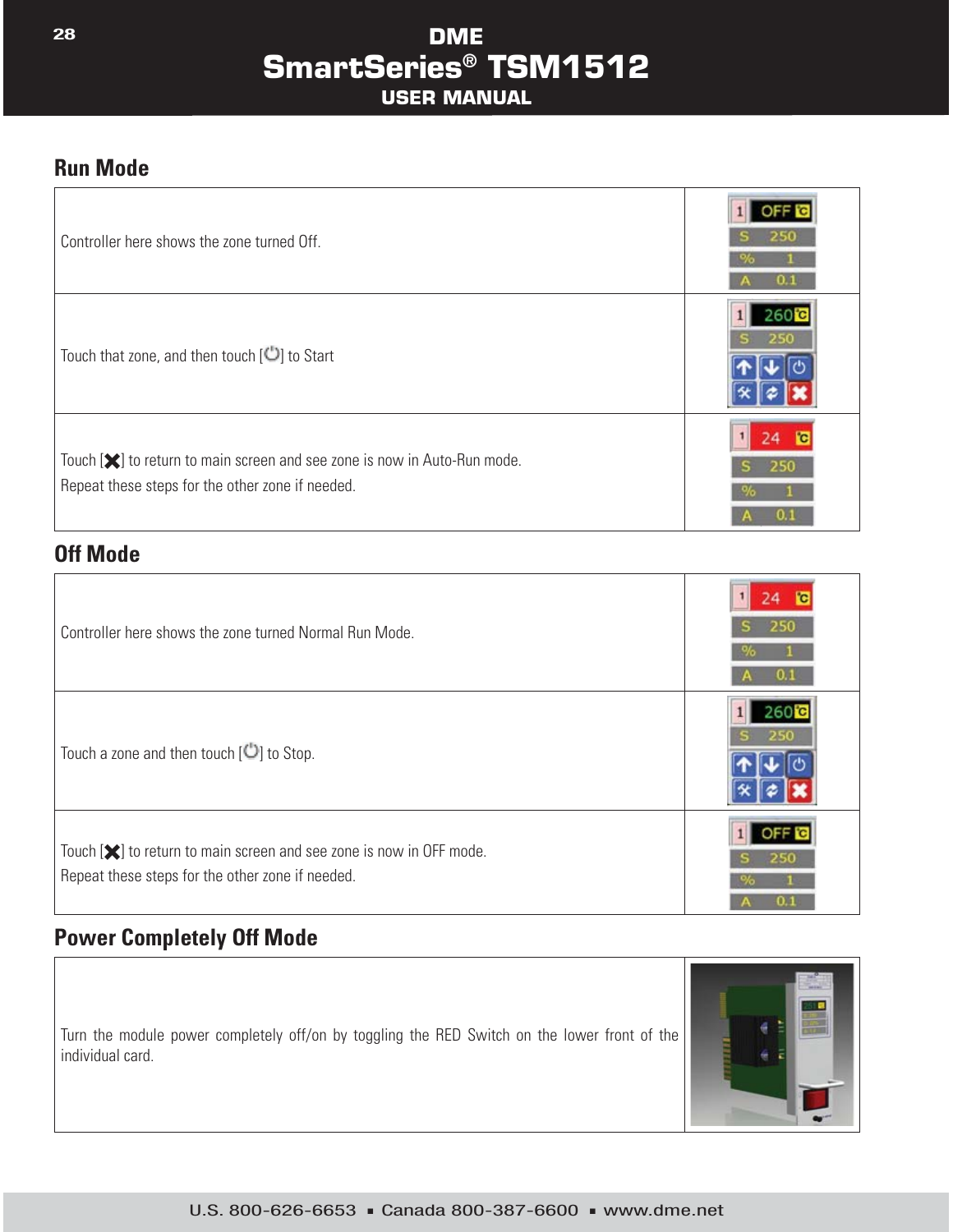# **Manual Mode**

Manual mode (open loop) can be selected as an alternative to running in Auto (closed loop).

If the screen at step three below shows the Manual, Standby and Boost buttons are "grayed out", then this function has been inhibited (see page 23).

| From the Temperature Display Screen, touch zone to obtain the initial menu.<br><b>Note:</b> The "S" in front of the 250 indicates Temperature Set point and an "M" indicates Manual %<br>Power Setting. | 250                                                  |
|---------------------------------------------------------------------------------------------------------------------------------------------------------------------------------------------------------|------------------------------------------------------|
| Touch $[\mathbf{\mathbf{X}}]$ to obtain the Function Menu.                                                                                                                                              | $260^\circ$ C                                        |
| Touch [Manual] to enter manual mode and go to open-loop working.                                                                                                                                        | Manua<br>Standb <sup>®</sup><br><b>Boos</b><br>roora |
| Touch [ $\blacktriangleright$ ] to return to main display and see that Zone is now running in Manual Mode.                                                                                              |                                                      |



### **Manual Mode - Power Level**

| Touch the Manual zone to obtain the initial menu.                                                                               | uı |
|---------------------------------------------------------------------------------------------------------------------------------|----|
| Touch $[\spadesuit]$ to raise, or $[\clubsuit]$ to lower, the power setting (and hence the temperature). M 0 to 100 adjustment. |    |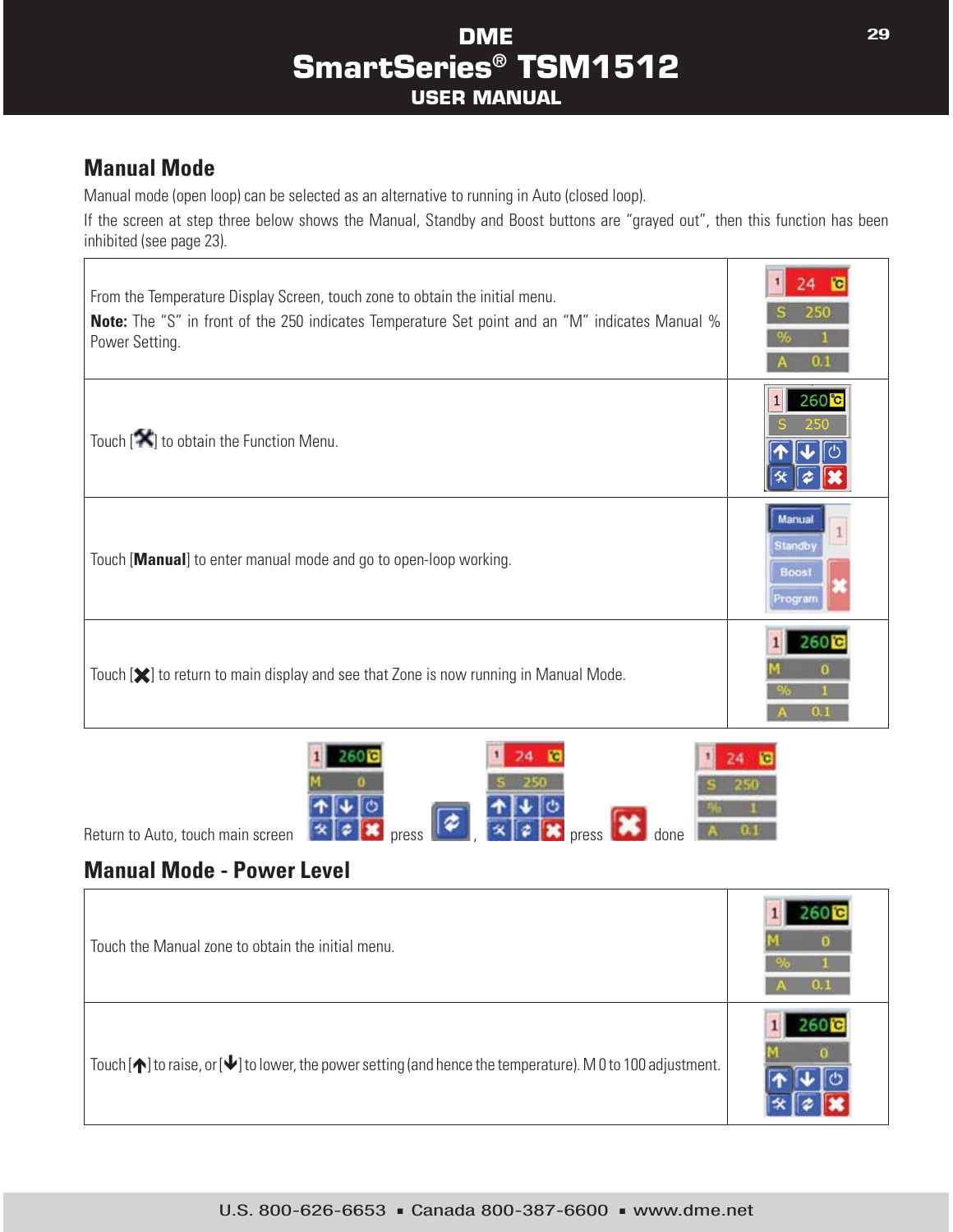### **Standby and Boost Mode**

There are two options for switching to Standby or Boost mode.

- 1) You can set each zone individually by using the module touch screens.
- 2) Alternatively you can switch all zones together by using the Optionall DME SmartSeries® Communications style mainframe with a TAS module or Built-in Frame Option shown below. See separate TAS and Mainframe User's Manual for more information.



TAS Module Off/Standby/ Normal/Boost



TAS shown in Communications Mainframe



MFTA-205 Mainframe Options with built in Alarm only

**TAS Module Off – whole Mainframe**: Switch the TAS Module OFF / IDLE / NORMAL / BOOST selector switch to the OFF Position. All zones are set to OFF and display " S EOFF "

**TAS Standby "Ex.Stdby" – whole Mainframe**: Switch the TAS Module Off / IDLE / Normal / Boost selector switch to the IDLE Position. All zones are set down by the standby amount and remain at that lower temperature until the switch is restored to the centre off position. The " Ex.Stdby " must be Enabled for this function to work.



**TAS Boost "Ex.Boost" – whole Mainframe (TAS Module Only)** Switch the TAS Module Off / IDLE / Normal / Boost selector switch to the BOOST Position. All zones are raised by the boost amount for a set period of two minutes even though the switch may be left in Boost position. The " Ex.Boost" must be enabled for this function to work.

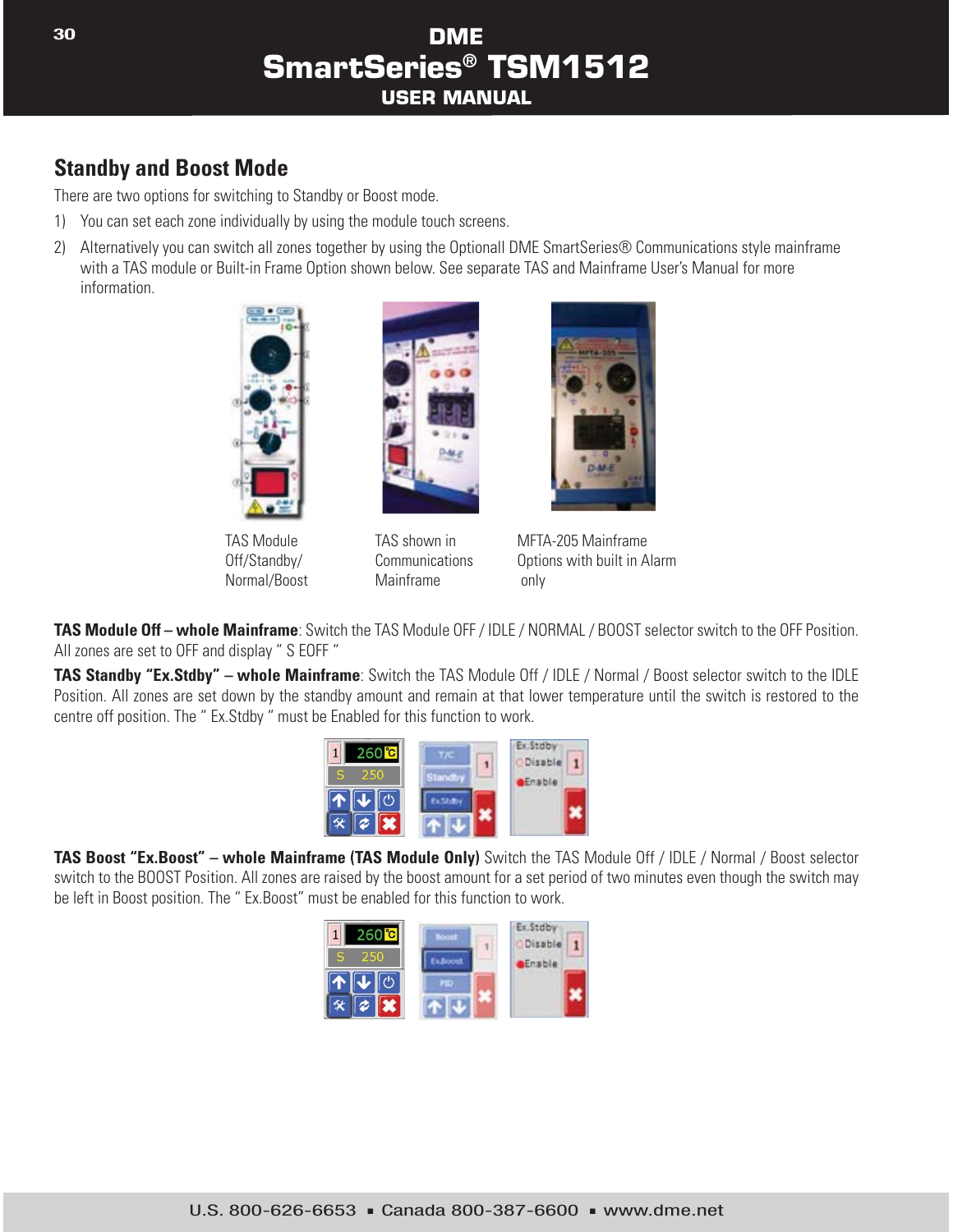#### **DISABLE Manual, Standby, Ex.Stdby, Boost or Ex.Boost option**

Note that if the Factory setting has been set to Manual Disable then the TAS IDLE/BOOST selector switch will have no effect on controller temperature. If you suspect it may have been set then touch any zone and then touch  $\Box$  to obtain the Function menu. If the three buttons have been grayed out, as in this view, then Manual, Standby, Boost and Ex.Boost, Ex.Stdby are not available.



Funct. Menu Factory+PW Check [x] M.Dis. GREY OUT Dis.TAS BOOST Dis.TAS IDLE. NOTE: Optional TAS OFF  $\rightarrow$  " S EOFF" still works with TAS module and cannot be disabled. Also, See "Restoring factory settings and recalibration" page 37 for M.Dis. Setting.

#### **Standby/Boost individual zones**

These are described in the following text.

#### **Standby mode – Individual zones**

This mode is for when the mold cycles are paused. In this condition, all the zone temperatures can be reduced by the predetermined amount, which helps to prevent degradation on certain materials. To set the Standby Offset, refer to "Setting Standby Value" on page 18. Once standby mode is activated, the zone will reduce the Temperature Setpoint by the standby offset value.

If the screen at step three below shows the Manual, Standby and Boost buttons are "grayed out", then this function has been inhibited (see page 23).

| From the Temperature Display Screen, touch zone to obtain the initial menu.                                                                              |                                            |
|----------------------------------------------------------------------------------------------------------------------------------------------------------|--------------------------------------------|
| Touch $\left[\bigstar\right]$ to obtain the Function Menu.                                                                                               | $260^\circ$ C                              |
| Touch [Program] to obtain the Program Menu.<br>Touch [Standby] to enter Standby mode and reduce zone temperatures.                                       | Manus<br><b>Standby</b><br>Boost<br>rooran |
| The screen reverts to the main display but the standby temperature and confirmation message "SbH"<br>flash alternately in the Actual Temperature window. | 250                                        |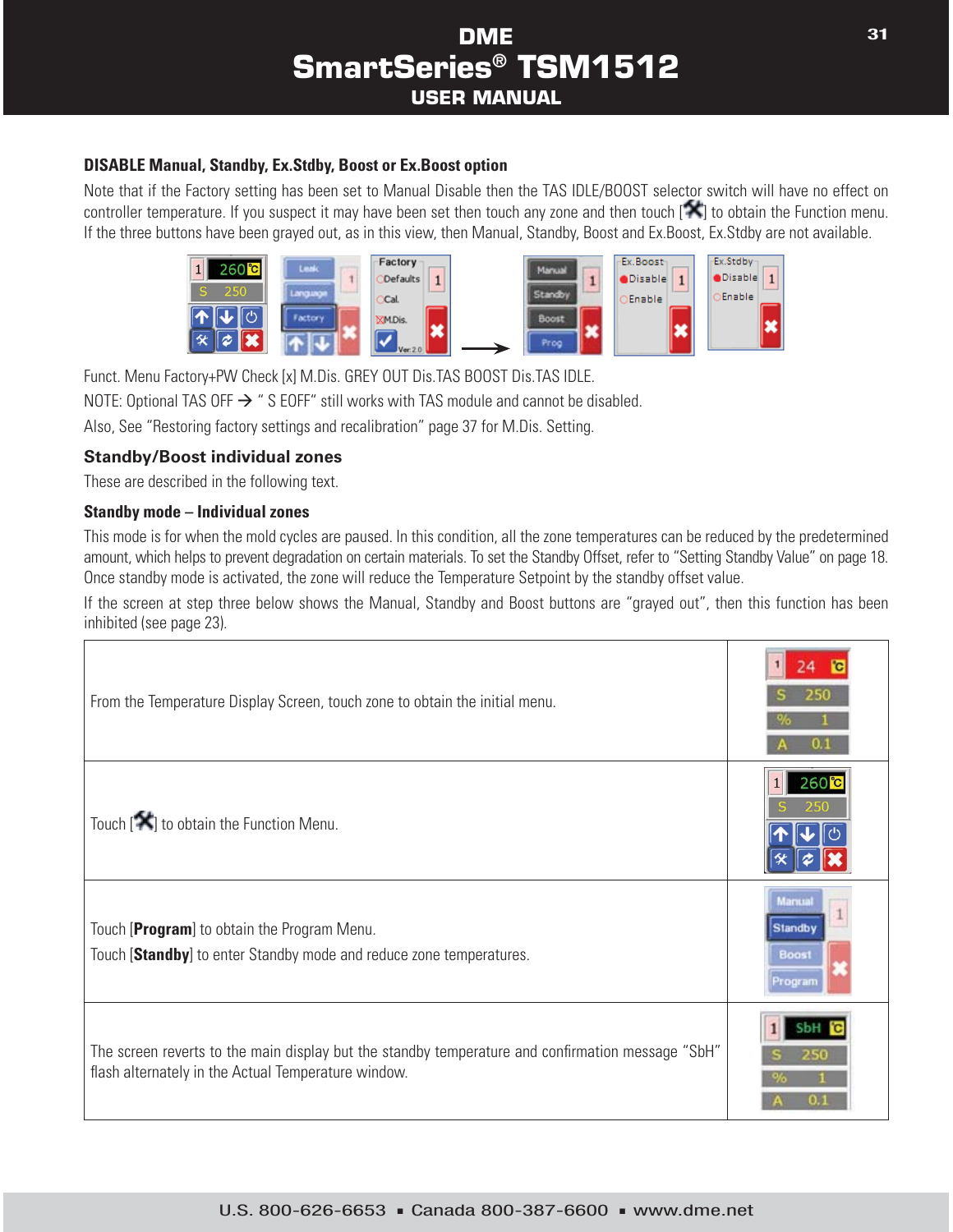# **To come out of standby**

| Touch the Standby Zone to obtain the initial menu.                           | 250 |
|------------------------------------------------------------------------------|-----|
| Touch [[ $\blacktriangleright$ ]] to come out of Standby and revert to Auto. | 260 |
| Touch $[\mathbf{\times}]$ to return to main display.                         | 250 |

#### **Boost Mode – Individual zones**

This mode provides a means of temporarily boosting the zone temperature for a fixed period of 2 minutes.

The controller zone must first reach setpoint temperature before the boost function will operate.

If the screen at step three below shows the Manual, Standby and Boost buttons are grayed out, then this function has been inhibited (see page 23).

| From the Temperature Display Screen, touch zone to obtain the initial menu.                                                                                                                                                            |                                                                  |
|----------------------------------------------------------------------------------------------------------------------------------------------------------------------------------------------------------------------------------------|------------------------------------------------------------------|
| Touch $\left[\bigstar\right]$ to obtain the Function Menu.                                                                                                                                                                             | 260 <sup>°</sup> c                                               |
| Touch [Program] to obtain the Program Menu.<br>Touch [ <b>Boost</b> ] to enter boost mode for the fixed 2 minute period.                                                                                                               | <b>Marrill</b><br>Standb <sup>®</sup><br><b>Boost</b><br>Program |
| The screen reverts to main display but the boosted temperature and confirmation message<br>"bSt" flash alternately in the Actual Temperature window.<br>This may not occur if the controller has not yet reached setpoint temperature. | bSt is<br>$\mathbf{1}$<br>24<br>250                              |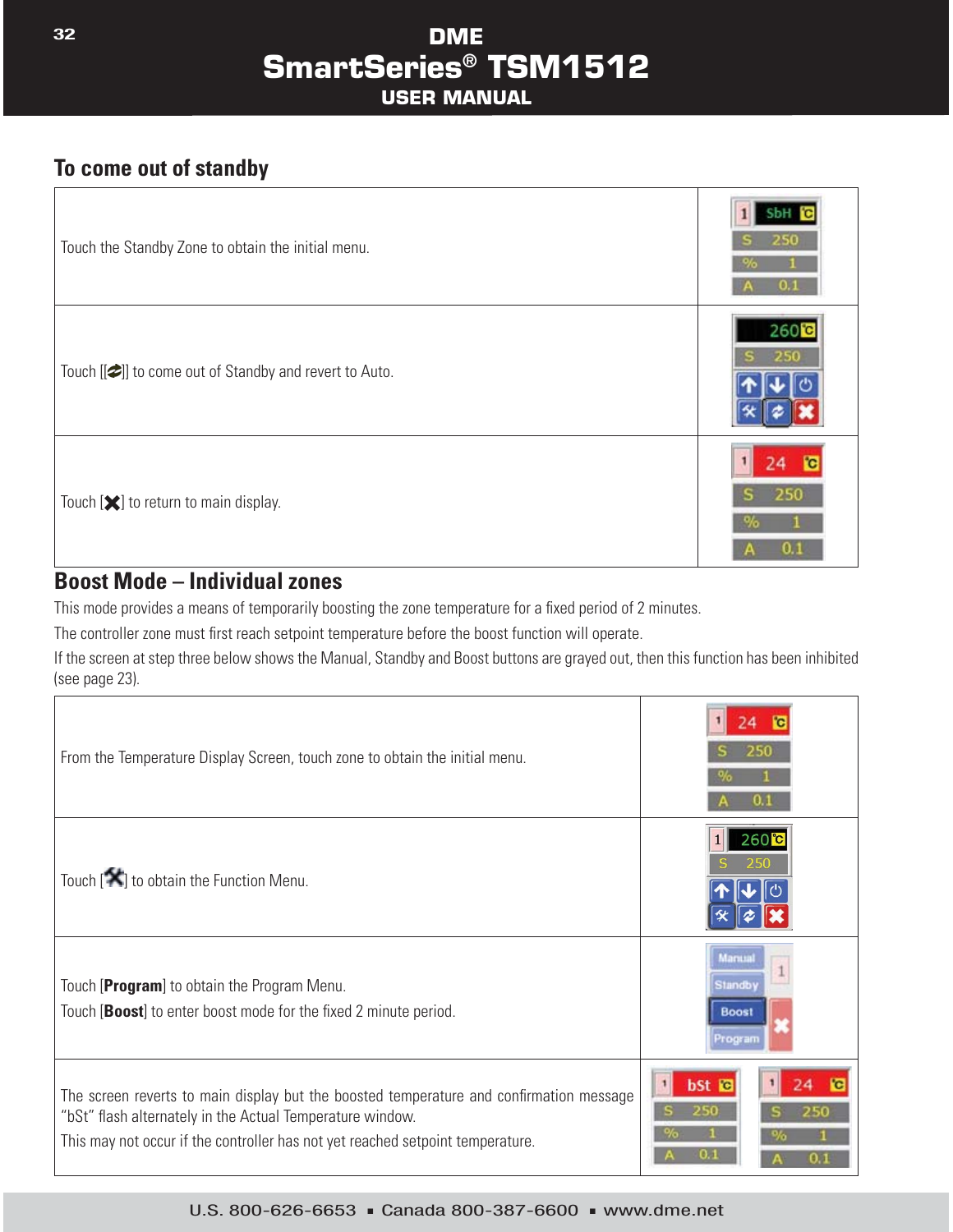# **Changing Set Temperature (Auto or Manual)**

Using the up and down buttons changes temperature setting for both Auto and Manual zones

| <b>Increase Setting</b><br>Touch on the zone to display the initial menu and touch $[\spadesuit]$ to raise the temperature.<br>Touch $[\mathbf{\times}]$ to revert to main Display.    | 250 |
|----------------------------------------------------------------------------------------------------------------------------------------------------------------------------------------|-----|
| <b>Decrease Setting</b><br>Touch on the zone to display the initial menu and touch $[\blacklozenge]$ to lower the temperature.<br>Touch $[\mathbf{\times}]$ to revert to main Display. | 250 |

#### **Maintaining your controller**

#### **Servicing and repairing your controller**



Г

Always isolate your controller at electrical power source before you open the unit to inspect it or replace fuses.

When it comes to machine maintenance there is very little that you need to do to maintain it.

#### **Replacement parts**

DME does not expect that you will need to repair any controller parts at board level, other than fuses. In the unlikely event of any board failures, then DME provides repair and exchange services.

#### **Cleaning and Inspection**

Any excess dust that has entered into the cabinet may be removed with a light brush and vacuum cleaner.

External cables should be checked to see that there is no damage to the flexible conduit, plugs or sockets. If the flexible cables have been pinched, if there is visible damage, or if there are any exposed conductors, then, for your own safety, it must be replaced.

If the equipment is subject to vibration then DME recommends the use of an insulated screwdriver to check that no terminals have loosened.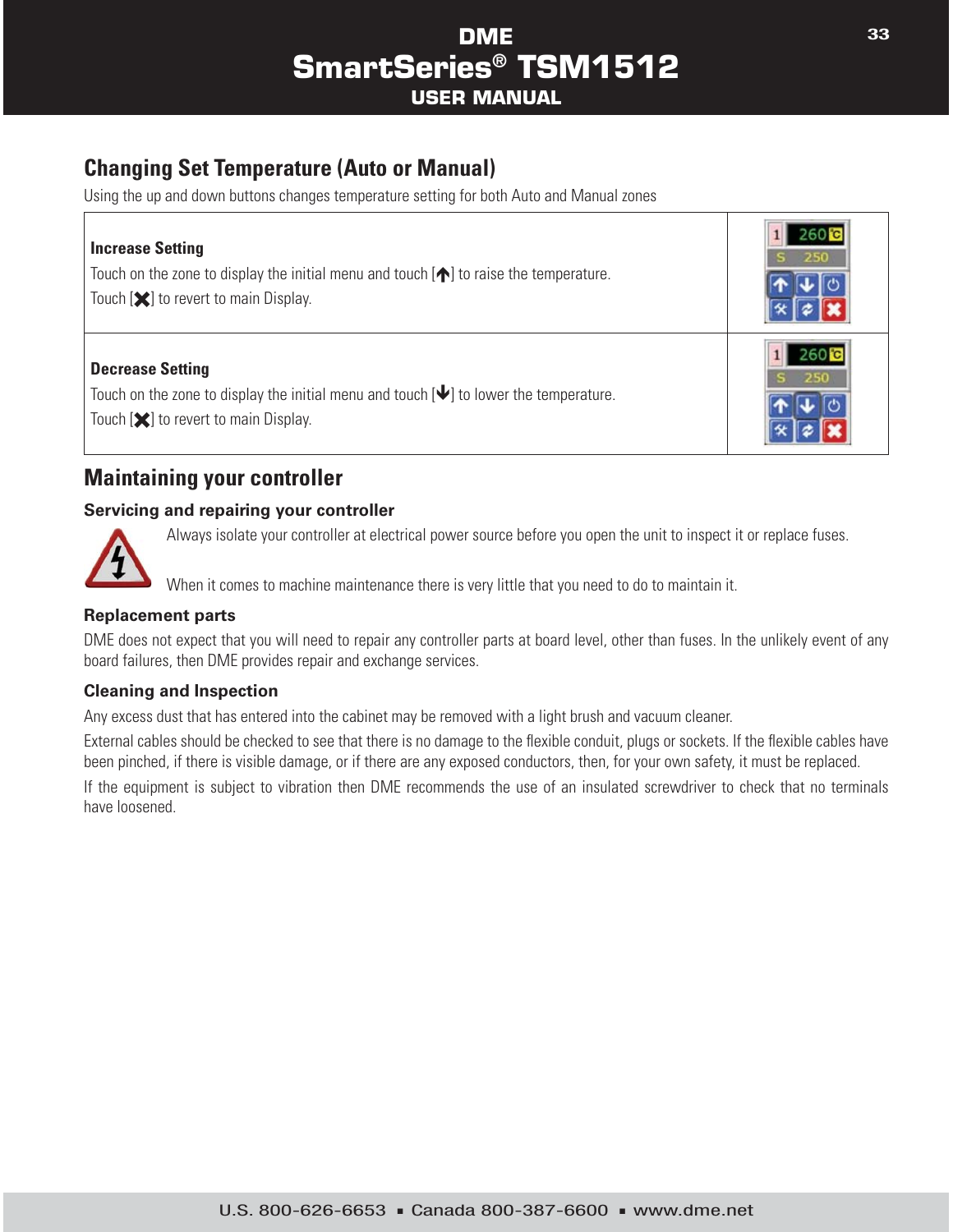### **Restoring Factory Settings and Recalibration**

There are two main functions which are available for restoration and recalibration. These are available via the Factory option which is password protected.

| From the Temperature Display Screen, touch zone to obtain the initial menu.                                                                                                                                                     | 260 <sup>°</sup> c                        |
|---------------------------------------------------------------------------------------------------------------------------------------------------------------------------------------------------------------------------------|-------------------------------------------|
| Touch $[\mathbf{\mathcal{K}}]$ to obtain the Function Menu.                                                                                                                                                                     | Manua<br>Standby<br>Boost<br>Program      |
| Touch [Program] to obtain the Program Menu<br>Touch $[\bigtriangleup]$ or $[\bigtriangledown]$ to find the [ <b>Factory</b> ] option.                                                                                           | anguag<br>actory                          |
| Enter the password and then touch $[\checkmark]$ to access the next screen.<br>(Password located in front of this guide.)                                                                                                       | Factor<br>******                          |
| The Factory screen displays options which are<br><b>Defaults</b> $-$ restore the unit to default settings<br>$CAL$ – enter a calibration check routine<br>$M.Dis$ – enable or disable user options<br>These are described below | Factory<br>Defaults<br>Cal<br><b>MDis</b> |

#### **Default settings**

These are the settings which would have been applicable when the unit left the factory. They are:

| <b>Description</b>        | <b>Default Value</b>    | <b>Description</b> | <b>Default Value</b> |
|---------------------------|-------------------------|--------------------|----------------------|
| <b>Zone Temperature</b>   | 500 °F (260 °C)         | $PID -$            | AUT <sub>0</sub>     |
| <b>Zone Manual Power</b>  | 0%                      | Auto-Man -         | 0n                   |
| Ot-Over Temp Range        | $20 \text{ °F}$ (11 °C) | Alm-tdn -          | 0ff                  |
| Ut-Under Temp Range       | 20 °F (11 °C)           | Alm-Tup -          | 0ff                  |
| $C/F - Deqs F$ or $C$     | F                       | Alm-Man -          | 0ff                  |
| $T/C -$ Sensor Type       | J                       | Gnd -              | 0ff                  |
| Standby - Standby Offset  | 180 °F (100 °C)         | Zone# $-$          | $\mathbf{0}$         |
| ExStdby - TAS Standby     | Disable                 | Leak -             | 100                  |
| <b>Boost-Boost Offset</b> | 36 °F (20 °C)           | Language -         | English              |
| ExBoost -                 | Disable                 | Factory – M.Dis    | Not checked          |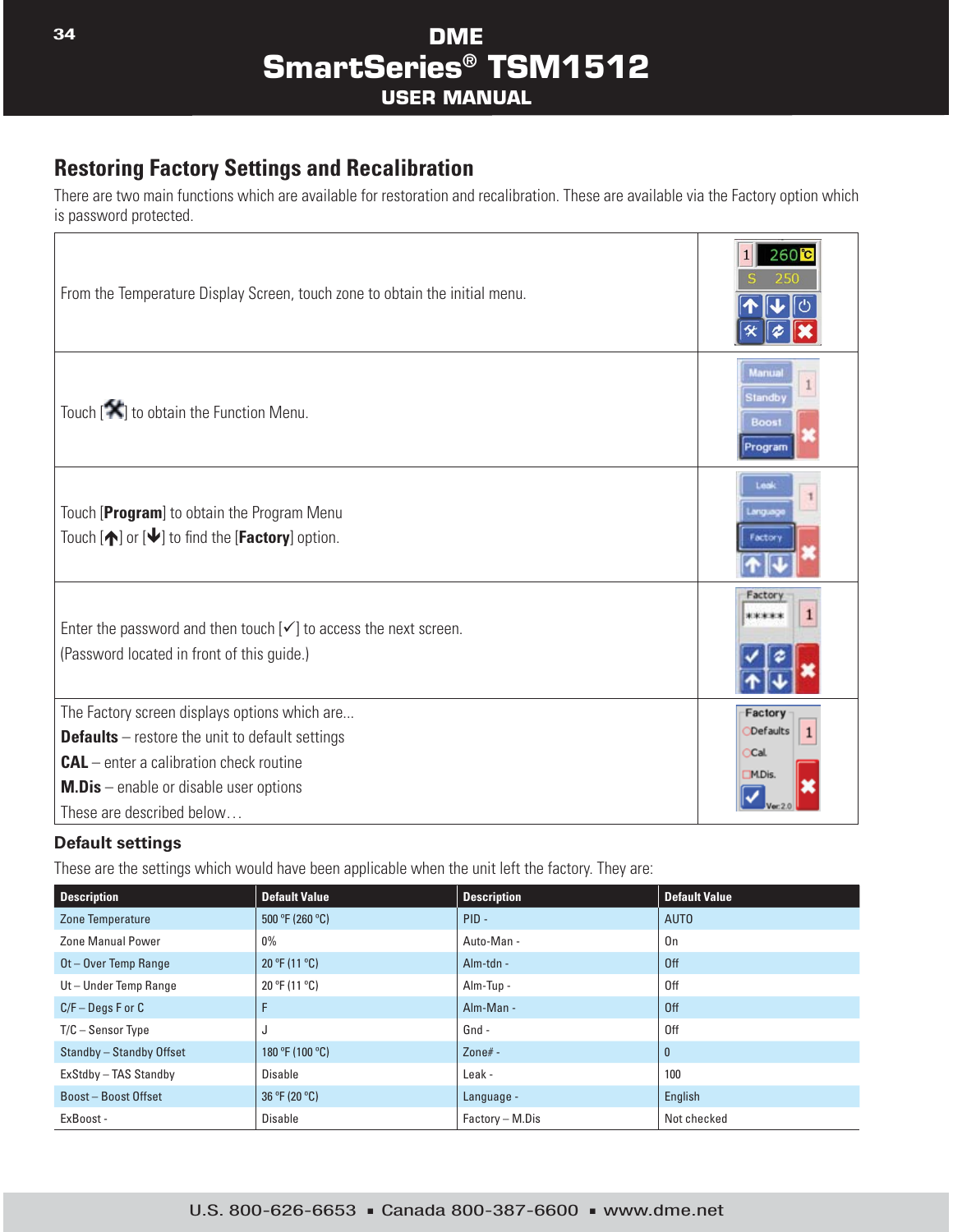#### **Calibration Routine**

Before starting calibration of the Thermocouple Input, you need:

- a) a Thermocouple simulator capable of providing accurate set points of 20°C and 400°C.
- b) a suitable connector plug to connect your simulator to the appropriate zones without any heater zones being connected. If in doubt consult the wiring diagram to check for heater and T/C pin connections.

#### **Calibration sequence**

- 1. Connect the simulator to the normal T/C inputs for both zones on the module being calibrated.
- 2. Touch [Cal] and  $[\checkmark]$  to start the calibration routine.
- 3. The screen asks for a 20 $\degree$ C source set the T/C simulator to 20 $\degree$ C.
- 4. The screen timer counts down as it sets the low range setting.
- 5. The screen asks for 400°C source set the T/C simulator to 400°C.
- 6. The screen timer counts down as it sets the high range setting.
- 7. The screen indicates that the calibration has completed.
- 8. Remove the T/C simulator and temporary connector.

#### **M.Dis Option**

It is possible to stop a user from selecting Manual Control, or Standby or Boost function. To do so, check the M.Dis (Manual Disabled) box on this screen

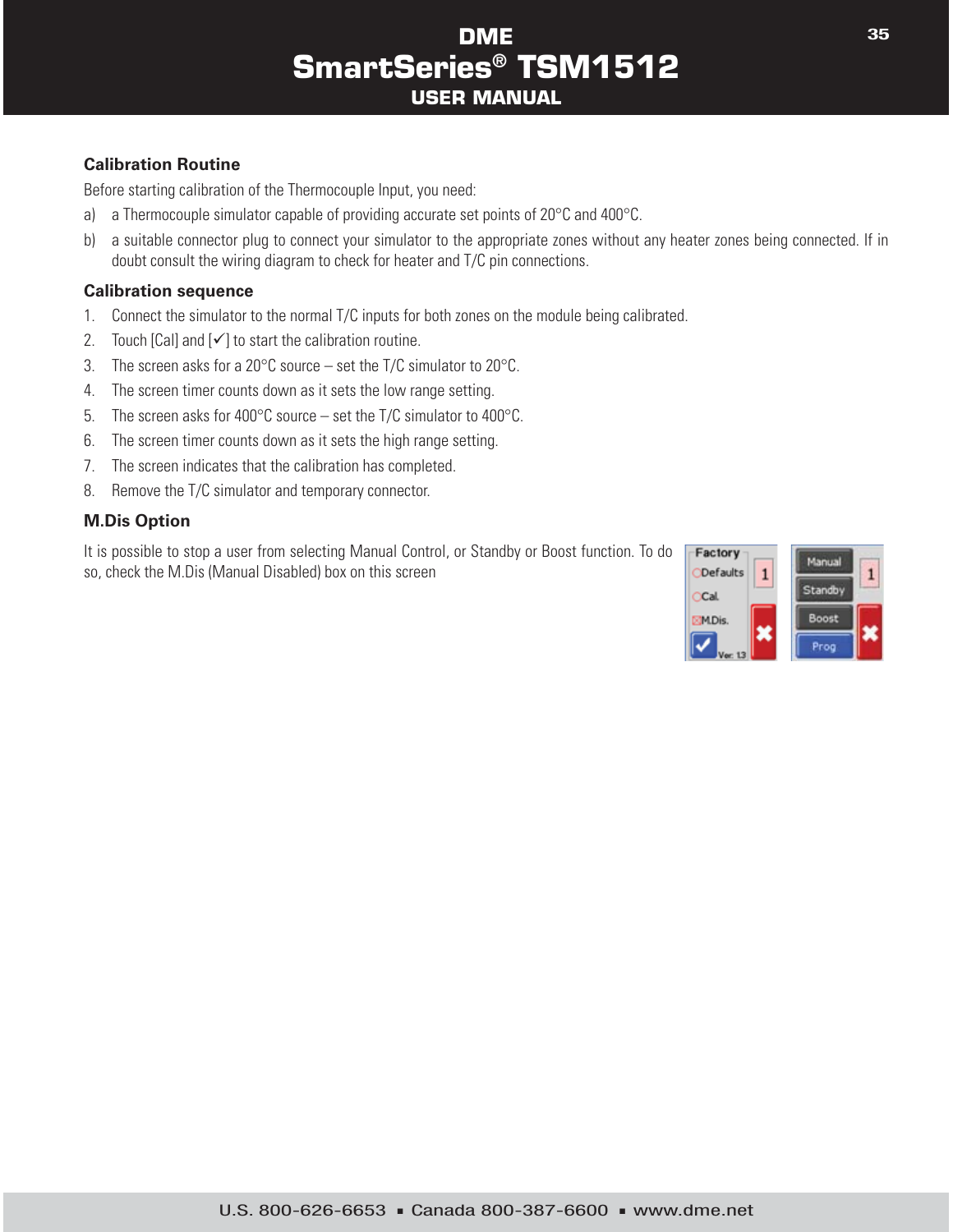# **Troubleshooting**

#### **Individual Card Diagnostics**

The control system has several features which provide a diagnosis of faults in the control system, the tool heaters and thermocouple sensors.

If a zone temperature is seen to deviate from the actual setting beyond the alarm limits then the display will change to White text in Red box and generate a remote alarm

The following is a list of alarm conditions that may be detected and which will also activate the output contacts.

| <b>O ERROR</b><br><b>MESSAGE</b> | <b>1 CAUSE</b>                                                                                                                                                                                                                                                                                                                                                                                                                                                                                                                                                                                                                                                                                        | <b>2 ACTION</b>                                                                                                                                                                                                                                                                                                                                                                                                                                                                                                                |
|----------------------------------|-------------------------------------------------------------------------------------------------------------------------------------------------------------------------------------------------------------------------------------------------------------------------------------------------------------------------------------------------------------------------------------------------------------------------------------------------------------------------------------------------------------------------------------------------------------------------------------------------------------------------------------------------------------------------------------------------------|--------------------------------------------------------------------------------------------------------------------------------------------------------------------------------------------------------------------------------------------------------------------------------------------------------------------------------------------------------------------------------------------------------------------------------------------------------------------------------------------------------------------------------|
| ERR!                             | Little or no temperature rise has been detected in that zone. When<br>the console starts to apply power it expects to see an equivalent heat<br>rise at the thermocouple. If the Thermocouple has been trapped and<br>pinched elsewhere in the tool or cable then it cannot see the full heat<br>rise that occurs at the tip. If left uncorrected then there is a danger<br>that the zone could overheat and damage the tip. Instead the circuit<br>maintains the output at whatever level it reached when the monitor<br>circuit detected the fault                                                                                                                                                  | Check thermocouple wiring, it may be reversed. Heater wiring may be<br>faulty or element may be open circuit.                                                                                                                                                                                                                                                                                                                                                                                                                  |
| <b>FUSE</b>                      | The output fuse for that zone has failed. Please Note: A fuse can only<br>fail due to a fault external to the controller. Identify and rectify the fault<br>before replacing the fuse.<br>Note: The fuse detection circuit requires a continuous low level<br>current through a high impedance bleed resistor to maintain the alarm<br>condition. As a result the load circuit is still connected to the mains<br>voltage supply and it is not safe to attempt to repair or replace the fuse<br>without first isolating the circuit. If the fuse in question is mounted on<br>a control card then it is safe to unplug the board in order to isolate the<br>circuit and replace the fuse on the card. | Replace the fuse with one of the same rating and type, i.e. High Rupture<br>Current load fuse. The blown fuse is located on the control card.                                                                                                                                                                                                                                                                                                                                                                                  |
| <b>GND</b>                       | The system has detected a ground fault.                                                                                                                                                                                                                                                                                                                                                                                                                                                                                                                                                                                                                                                               | Check your heater wiring for a low impedance path to the ground.                                                                                                                                                                                                                                                                                                                                                                                                                                                               |
| <b>LINE</b>                      | No mains supply synchronisation pulses being received. The three-<br>phase supply is used in a cross-over detection circuit to generate<br>timing pulses for accurate phase control and firing the triac. If the<br>phase detection fails on one or two phases then there is no pulse to<br>use to measure phase angle and the LINE error message is generated.<br>Meanwhile, all circuits on the healthy phases will continue to work<br>normally.                                                                                                                                                                                                                                                   | There is a phase detection circuit on each TSM15-Series card and a<br>common phase detection circuit on all other controller types. Although<br>a fault in such circuits may cause the LINE error message, such fault is<br>very rarely seen. The most common error is either the absence of one<br>phase or, if a plug has been re-wired incorrectly, a swapped phase and<br>neutral. If a LINE error message occurs then switch off and isolate the<br>controller then check supply wiring for presence of all three phases. |
| <b>REV</b>                       | The card has detected an abnormal input at the T/C termination that<br>indicates a shorted or Reversed thermocouple.                                                                                                                                                                                                                                                                                                                                                                                                                                                                                                                                                                                  | If the REV alarm persists then you should switch off the controller and<br>investigate the offending zone.                                                                                                                                                                                                                                                                                                                                                                                                                     |
| T/C                              | An open circuit thermocouple has been detected and no auto-response<br>has been selected in the T/C Open Error column of the Setup page.                                                                                                                                                                                                                                                                                                                                                                                                                                                                                                                                                              | For immediate recovery you can change to open loop control.<br>Make a note of the above action so that when the controller is free<br>you can check to see whether the input fuse on the control card has<br>ruptured. If the fuse is good then you may need to check the wiring for<br>faults or even replace the thermocouple.                                                                                                                                                                                               |

#### **Other Possible Fault Conditions**

#### **Rapid Temperature Fluctuations**

The most likely cause of temperature fluctuations is extraneous voltages being picked up by the thermocouple cable, i.e. common mode. This may be due to poor grounding of the tool, a faulty shielded thermocouple wire or, alternatively, a faulty heater. We recommend that all ground connections be tested.

#### **Ground Fault Detection**

The Ground fault detection detects any fault caused by ground leakage current. Ground faults can be caused if a tool has been idle for some time and moisture has formed inside a heater. It may be possible to identify the heater and repair the faulty zone by using the adjacent heaters to heat it up and dry it out.

#### **Module Removal**



To remove a control module from its slot, unscrew the top screw first then pull the black "nylatch retention" knob out until It stops. It is recommended to switch the zone power Red Power Rocker Switch OFF and turn the Mainframe Breaker off before removing the controller zone. There is no need to completely remove the main electrical supply from the mainframe; however, if operational requirements allow, the cabinet may be isolated.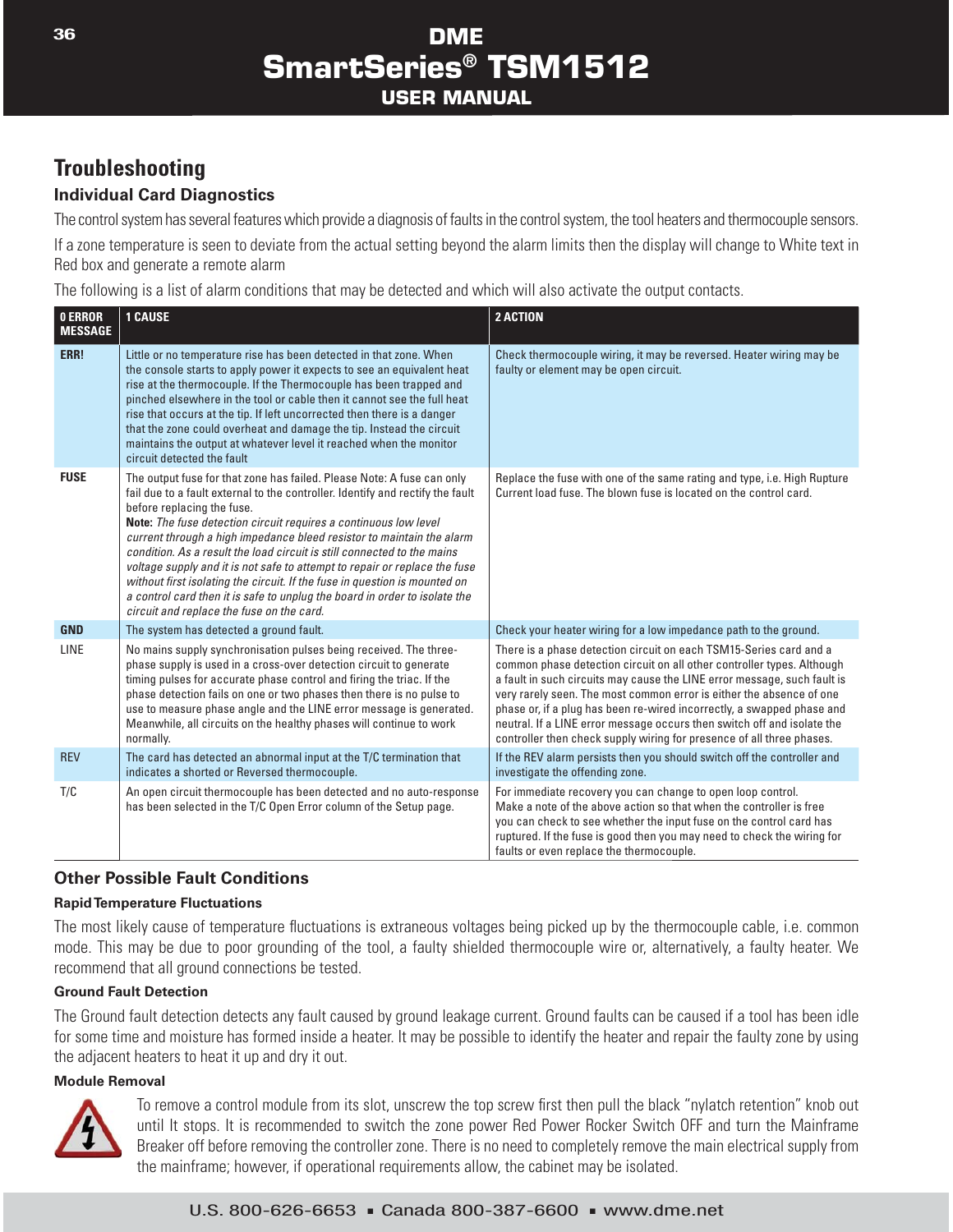# **Controller Cards**

Each module card has separate protection fuses for its on-board power supply, the T/C input and for the heating load output.



#### **On-board Power Supply - DME RPM0125**

The module power supply has a mains-voltage glass fuse located alongside the power supply circuit.

| <b>Class</b> | 20mm Glass fuse |
|--------------|-----------------|
| Rating       | T1.6A           |

#### **Output Fuse Type: HRC High Speed DME RPM0123**

If the module shows a "FUSE" alarm then the card may be easily removed and the fuse(s) changed. Only use Ceramic Body Fuses on Control Cards, NEVER use glass bodied fuses.

| Class  | 1¼" Ceramic FF Fast blow fuse |
|--------|-------------------------------|
| Rating | 15A                           |

#### **Input Fuse Type: Surface-mount Quick-blow RPM0124**

If the module shows a "T/C" alarm then this may indicate that the input fuse has ruptured. The card may be easily removed and the fuse(s) changed.

| <b>Part Code</b> | Fits in Surface mount base |
|------------------|----------------------------|
| Rating           | 62mA                       |

#### **Power Rocker Switch on Front Panel of Controller RPM0008**

**NYL-0001 = "NYLATCH" Module Retention Plunger and Grommet (10/PKG) - NOTE: at the bottom front of each module**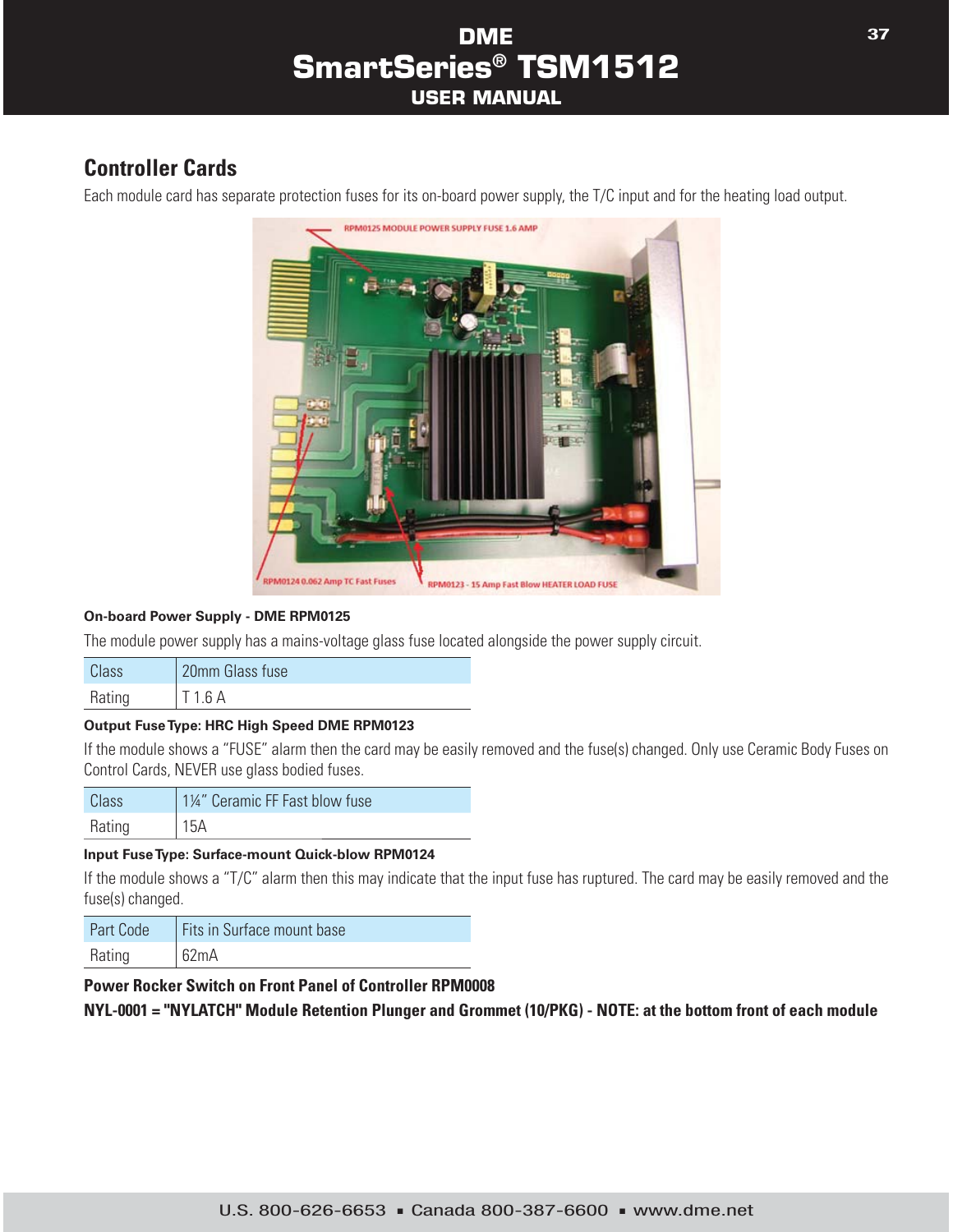#### **Installing Module**

This module is shipped with a 3MM x 10MM screw that is used to secure the module to a mainframe. (see figure 8) **Never remove or insert modules when mainframe circuit breaker is on.**



Figure – Top Module Screw Installation

### **Return Policy**

The DME TSM1512 is warranted for 90-days parts and labor, excluding Fuses and Triacs. Contact DME Customer Service for return authorization for repairs, or warranties. Replacement parts are also available through Customer Service.

#### **DME Customer Service**

| U.S.    | 1-800-626-6653 |
|---------|----------------|
| Canada: | 1-905-677-6370 |

#### **Service Center U.S.A.**

DME World Headquarters 29111 Stephenson Highway Madison Heights, Michigan 48071

Visit www.dme.net for DME Products & Services DME® is a registered trademark of DME Company.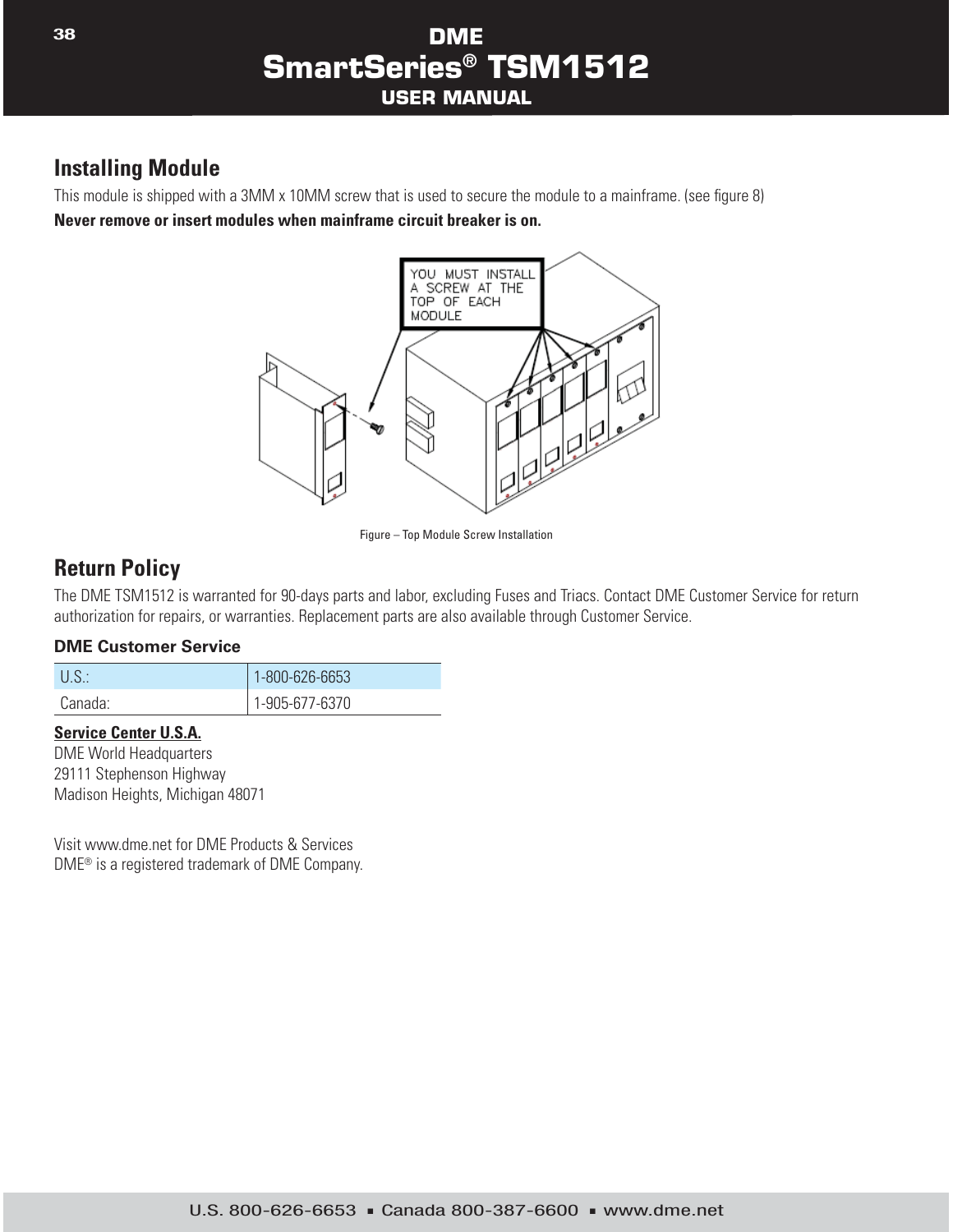#### **Index**

Alarm Extend, 26 Off Mode, 30 Alarm Messages, 39 Alarm Output – TAS External, 32 Auto-Man, 24 **Power Output Screen**, 12

Boost – TAS whole cabinet, 32 Boost Disable – Factory, 25 Run Mode, 30 Boost level – setting, 19 **Boost level – setting, 19** Running your controller, 29 Boost Mode – Individual zones, 34

Controller Card Fuses, 41 Screen Navigation, 12

Display Screens, 12 Specific faults, 40

How the TSM15 Controller Works, 11 Temperature alarms -setting, 21

Language, 27

Maintenance, 36 Manual Mode, 31 Mold Leak Detection, 23

#### **NOTES:**

This manual is intended for use with software Version 1.0 for the TSM15 SmartSeries® Controller

The DME quality policy is one of continuous improvement and we reserve the right to alter product specifications at any time without notice.

#### **Revision Tracking:**

Initial Production 1/20/2014 Initial Product Release – Software Version 1.0 (TSM-15RevG.hex)

Program Menu, 13

Safety Instructions, 7 Current Display Screen, 12 Sensor Type - Selecting, 17 Set Temperature - changing, 35 Default Settings, 37 Setting up you controller, 14 Specifications, 6 Factory, 25 Standby – whole cabinet via DME TAS, 32 Factory Settings, 37 Standby Disable, 25 Fuses, 41 Standby level - setting, 20 Standby mode – Individual zones, 33 Gnd, 22 Standby/Boost/OFF TAS Switch, 32 Ground Fault Detection, 22 **Switching the whole system On and Off**, 9

Temperature Display Screen, 12 Initial Menu, 12 Temperature Scale - changing, 16 Troubleshooting, 39

Zone Numbering - Setting, 15 M.Dis, 25 Zone Temperature - Setting, 28